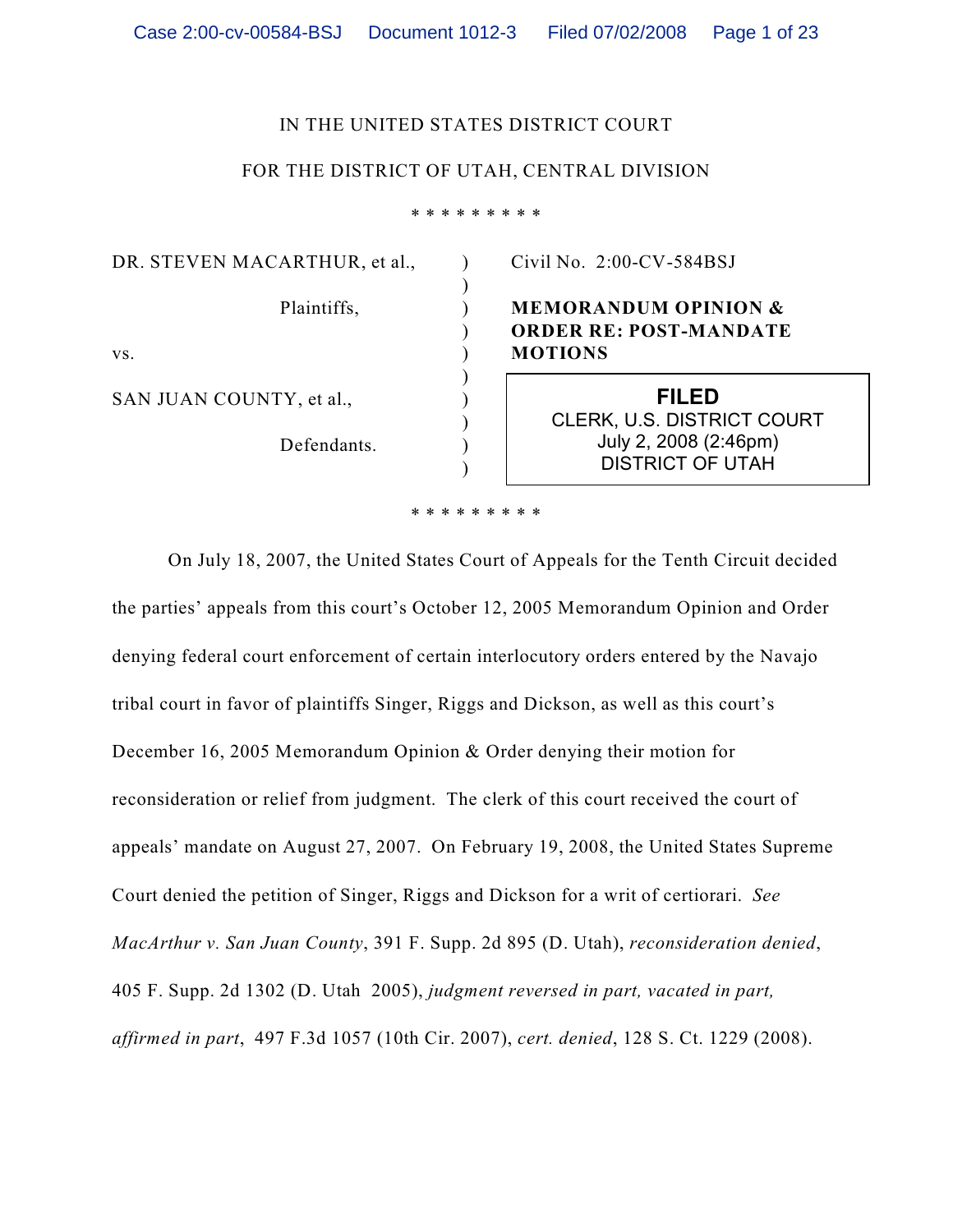Ordinarily, the denial of certiorari signals the end of the appellate process and often, the end of the litigation itself.

In this case, the San Juan County defendants filed a motion on March 24, 2008 to enjoin further tribal court proceedings and for sanctions (dkt. no. 959), alleging that plaintiffs Singer, Riggs and Dickson were seeking joinder in proceedings before the Navajo Supreme Court in another case, *Ford Motor Company v. Kayenta District Court*, No. SC-CV-33-07, in order to raise the question of tribal court jurisdiction and the enforceability of the interlocutory tribal court orders previously entered in their favor, and urging the Navajo Supreme Court to ignore the rulings of the Tenth Circuit and this court in this case. Other defendants soon joined in that motion (dkt. nos. 965, 971), and plaintiffs Singer, Riggs and Dickson filed a series of motions and memoranda in response (dkt. nos. 962, 963, 967, 968, 969, 970, 977, 978, 979).

In the interim, on April 2, 2008, the Navajo Supreme Court denied the plaintiffs' motion for joinder in the *Ford Motor* proceeding, thus affording the plaintiffs no further opportunity to relitigate their jurisdictional issues in that forum. (*See* Order Denying Motion to Amend Amicus Brief and Appendix and Join Parties in SR-CV-1672-99, dated April 2, 2008, annexed as an exhibit to Truck Insurance's Motion to Join the San Juan County Defendants' Motion to Enjoin Plaintiffs and Their Counsel from Further Proceedings in the Navajo Tribal Court and for Sanctions, filed April 9, 2008 (dkt. no. 971).) The plaintiffs then filed a Rule 60(b) motion for relief from the effect of the Tenth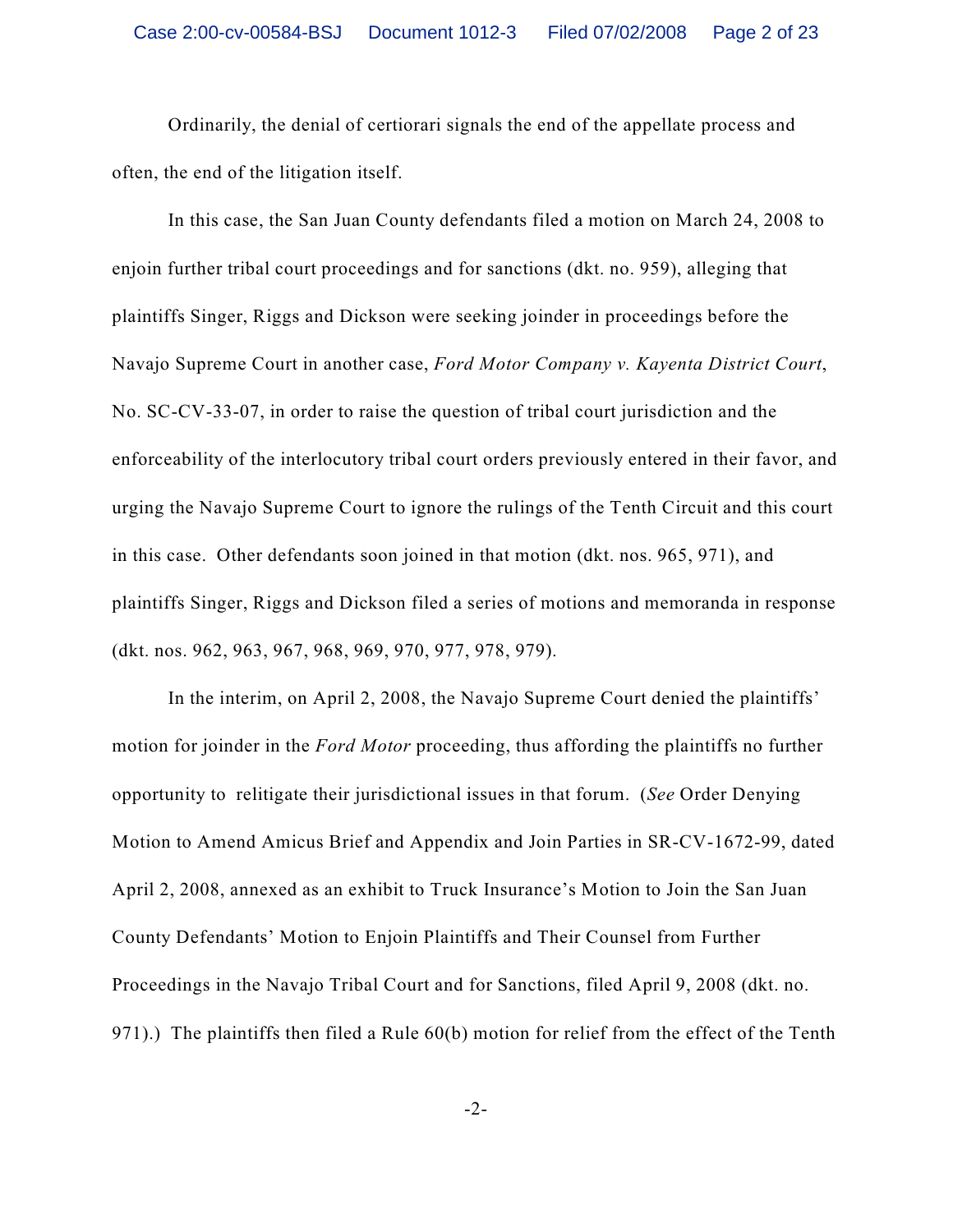Circuit's July 18th decision, asking this court "to alter the holding of its 2005 decision, and grant, under the Plaintiffs' proffered analysis, all relief . . . by issuing an order enforcing all the Navajo Court orders, leaving any problems with mootness or other issues for defendants to work out with the Navajo Court." ("Plaintiffs Rule 60 motion Memorandum in support," filed April 21, 2008 (dkt. no. 982), at 4.)

The pending motions were heard on May 12, 2008. Having reviewed the motions, memoranda and exhibits submitted by the parties, and having heard the arguments of counsel, the court ruled that plaintiffs Singer, Riggs and Dickson and their attorneys shall be individually enjoined from proceeding in any other forum to relitigate the questions of jurisdiction, immunity and enforceability of tribal court orders already decided by the court of appeals in its July 18th ruling. (*See* Minute Entry, dated May 12, 2008 (dkt. no. 1005).) The defendants' motion to enjoin further proceedings was thus granted to that extent. The court denied the defendants' request for sanctions. The court also denied the plaintiffs' Rule 60(b) motion. (*Id.*)

Counsel for the San Juan County defendants submitted a proposed form of order reflecting the court's May 12th rulings. Plaintiffs' counsel filed a forty-one page written objection to that proposed order, rearguing in detail the plaintiffs' jurisdictional theories and the grounds for relief from the judgment of the court of appeals already asserted by their Rule 60(b) motion, with additional references intended to place the proposed order "in perspective of this Court and its history." (Plaintiffs' Objection to the Proposed

-3-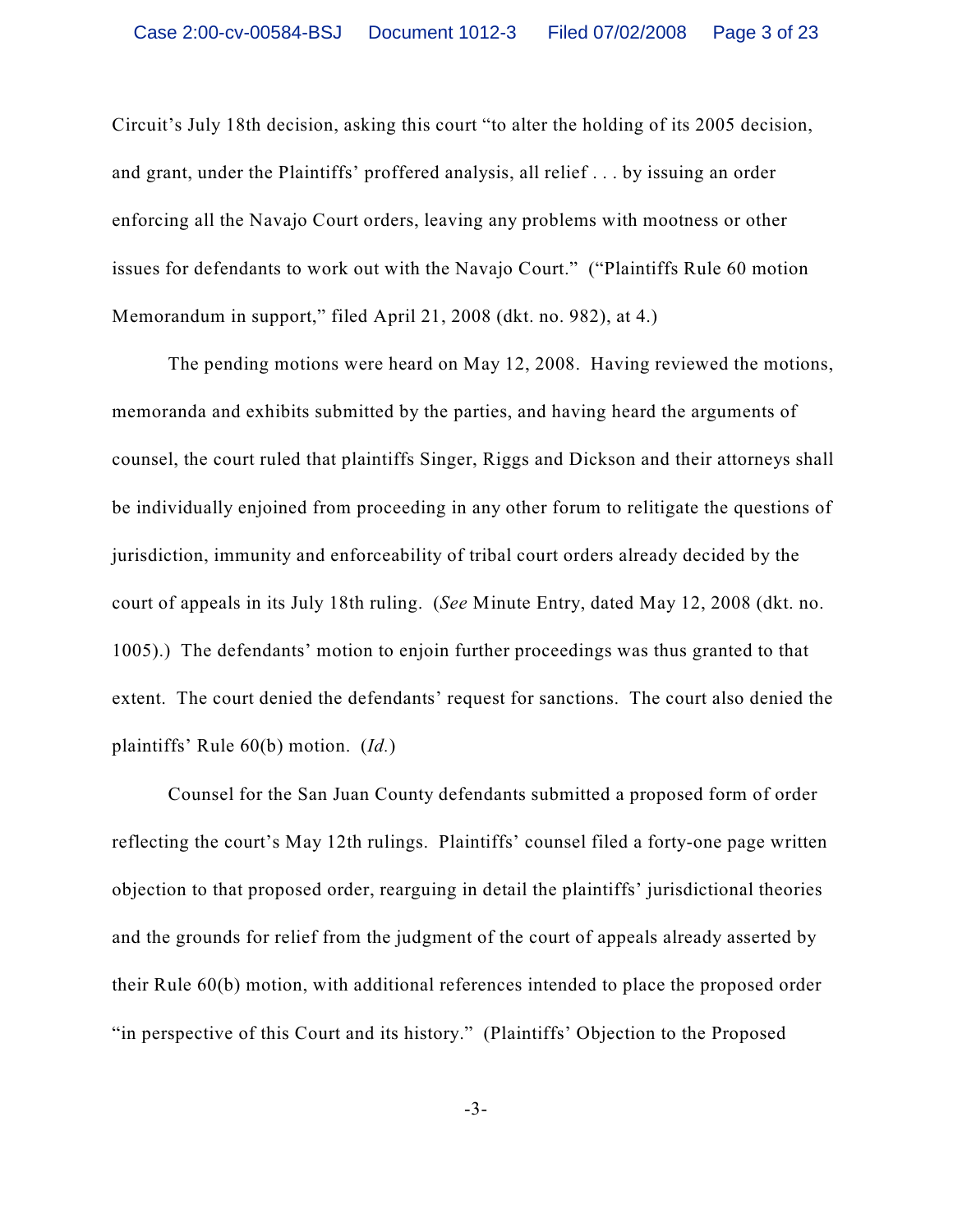Order, filed May 29, 2008 (dkt. no. 993) ("Pltfs' Obj."), at 1.) Defendants' counsel filed responses to the plaintiffs' objection (dkt. nos. 994, 995).

Having reviewed the proposed form of order, plaintiffs' objections thereto, and the defendant's responses, the court has chosen to elaborate further upon the specific rulings made at the May 12th hearing and the reasons therefor in this Memorandum Opinion & Order.

#### **Plaintiffs' Objections to the Proposed Order**

Plaintiffs' counsel acknowledges the substance of the Tenth Circuit's ruling in this case, namely, that the Navajo tribal court lacked subject matter jurisdiction over the defendants named in the interlocutory tribal court orders that Singer, Riggs and Dickson sought to enforce in this court. Counsel's objection to the proposed order—and indeed, many of plaintiffs' recent submissions to this court—raises a more fundamental question: *how is it possible for the federal courts to diminish Navajo tribal court authority over non-Indians, particularly in the context of litigation in which the Navajo Nation is not a party?* Counsel insists that neither this court nor the court of appeals has addressed this question in the opinions already issued in this case, and that the answer to this question casts serious doubt upon the validity and binding effect of the Tenth Circuit's judgment. (Pltf's Obj. at 6, 25-27.) If anything, plaintiffs argue, the legal status of the Navajo Nation, the federal government's fiduciary relationship with the Navajo Nation, and principles of *res judicata* require that the federal courts summarily enforce orders of the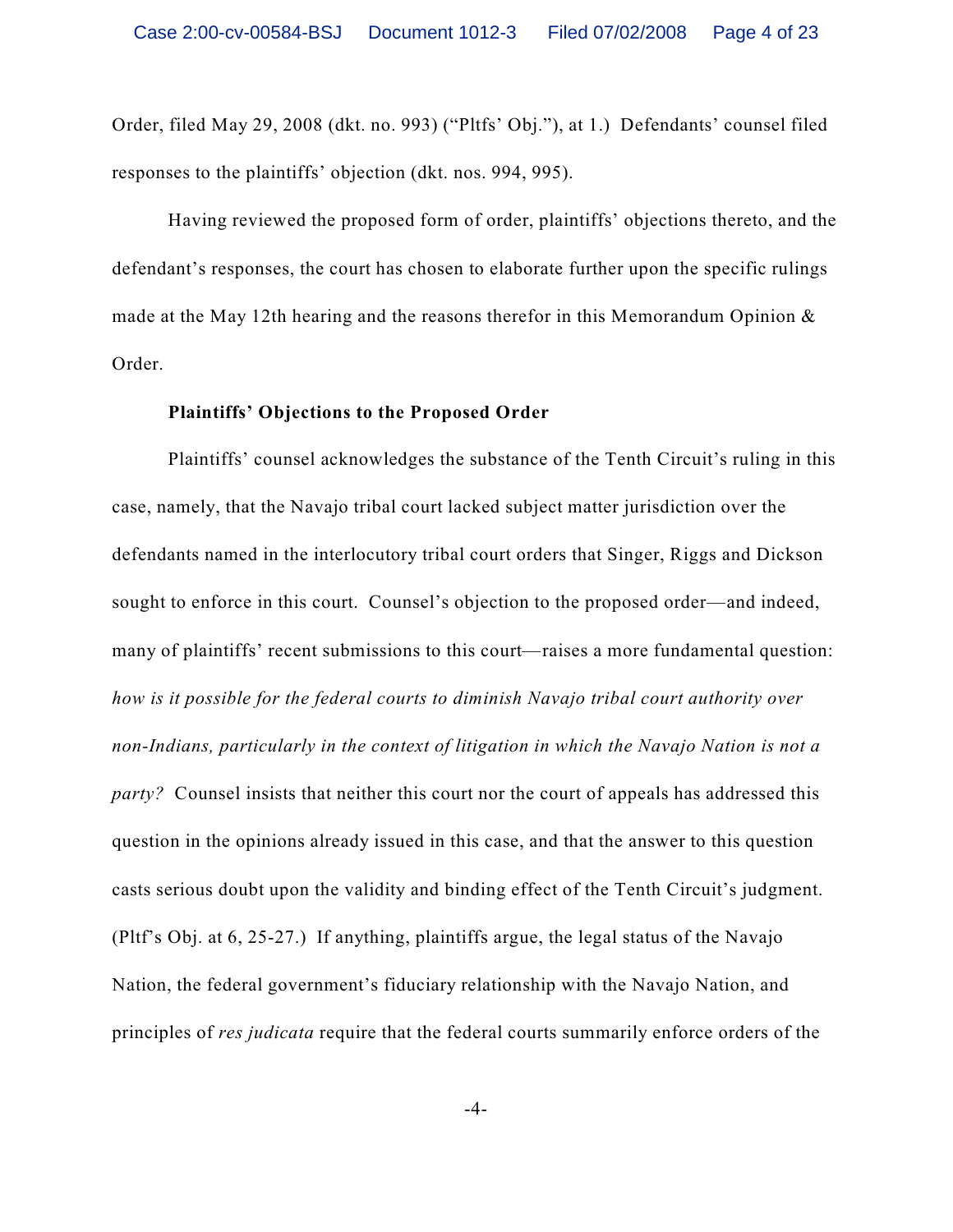Navajo tribal courts without further examination or inquiry. (*Id.* at 17-35.)

The plaintiffs' view of the governing legal framework was aptly summarized by

Felix S. Cohen in the 1942 edition of the *Handbook of Federal Indian Law*:

The whole course of judicial decision on the nature of Indian tribal powers is marked by adherence to three fundamental principles: (1) An Indian tribe possesses, in the first instance, all the powers of any sovereign state. (2) Conquest renders the tribe subject to the legislative power of the United States, and, in substance, terminates the external powers of sovereignty of the tribe, *e.g.*, its power to enter into treaties with foreign nations, but does not by itself affect the internal sovereignty of the tribe, *i.e.*, its powers of local selfgovernment. (3) These powers are subject to qualification by treaties and by express legislation of Congress, but, save as thus expressly qualified, full powers of internal sovereignty are vested in the Indian tribes and in their duly constituted organs of government.

Felix S. Cohen, *Handbook of Federal Indian Law* 123 (1942) (footnotes omitted); *accord Powers of Indian Tribes*, 55 I.D. 14, 22 (1934), 1 *Opinions of the Solicitor of the Department of the Interior Relating to Indian Affairs 1917-1974* 445, 449.

Plaintiffs' counsel canvasses the treaties and statutes defining the legal relationship between the United States and the Navajo Nation and finds nothing expressly delimiting the jurisdiction of the Navajo tribal courts to adjudicate disputes involving tribal members and non-Indians arising within the boundaries of the Navajo Reservation. General statutes such as the Indian Civil Rights Act speak of the rights of *persons*—not solely tribal members—in dealing with tribal governments, suggesting that the Navajo Nation has authority to act in relation to *all* persons within its territorial jurisdiction in the enforcement of its own laws. More recent legislation, such as the Indian Tribal Justice Act of 1993 and the Indian Tribal Justice Technical and Legal Assistance Act of 2000, was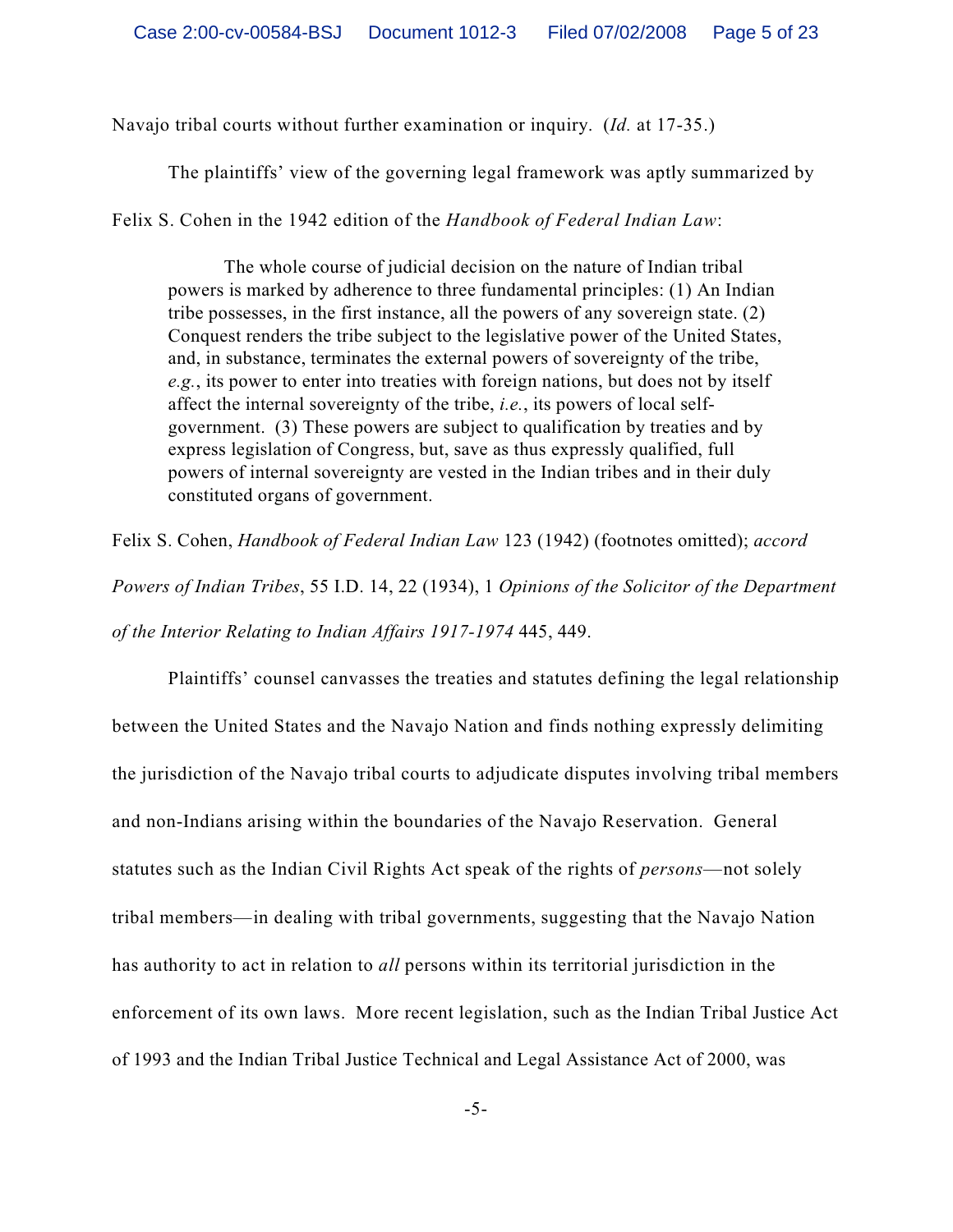framed in terms firmly supportive of tribal self-government and effective tribal court systems, and recognizes "tribal justice systems as the appropriate forums for the adjudication of disputes affecting personal and property rights," 25 U.S.C.A. § 3601(6) (2001), making no distinction between tribal and non-Indian litigants.

Yet the answer to the plaintiffs' more fundamental question lies beyond the "network" of specific Navajo treaties and federal statutes relied upon by plaintiffs' counsel in support of her argument, or the formulation articulated by Cohen years ago that likewise was rooted in the language of treaties and statutes. As this court previously explained, at least where tribal authority over non-Indians is concerned, the Supreme Court discarded the elegant simplicity of Cohen's analysis in favor of an amorphous legal standard that finds its source not in treaty or statute, but in abstract notions of intergovernmental dependency and subservience.

### **The Supreme Court and the Implicit Divestiture of Indian Tribal Authority**

In *Oliphant v. Suquamish Indian Tribe*, 435 U.S. 191 (1978), the Supreme Court held that all Indian tribes lack inherent jurisdiction to try and punish non-Indians for criminal offenses committed within reservation boundaries because "Indian tribes are prohibited from exercising both those powers of autonomous states that are expressly terminated by Congress *and* those powers '*inconsistent with their status*.'" *Id.* at 208 (quoting *Oliphant v. Schlie*, 544 F.2d 1007, 1009 (9th Cir. 1976) (emphasis supplied by the Court)). "'Indian law,'" *Oliphant* explained,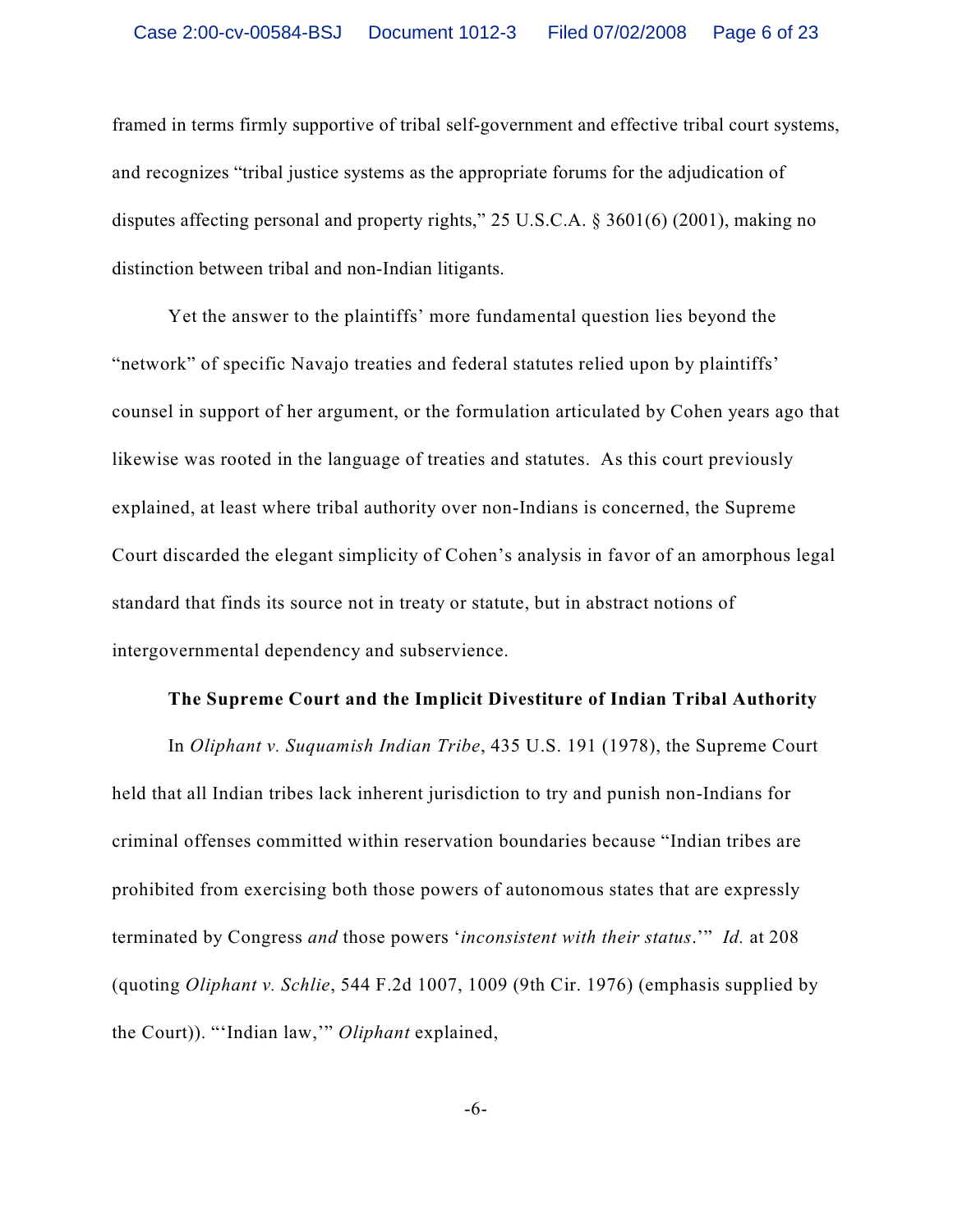draws principally upon the treaties drawn and executed by the Executive Branch and legislation passed by Congress. These instruments, which beyond their actual text *form the backdrop for the intricate web of judicially made Indian law*, cannot be interpreted in isolation but *must be read in light of the common notions of the day and the assumptions of those who drafted them*. . . .

. . . .

By submitting to the overriding sovereignty of the United States, Indian tribes therefore necessarily give up their power to try non-Indian citizens of the United States except in a manner acceptable to Congress. This principle would have been obvious a century ago when most Indian tribes were characterized by a "want of fixed laws [and] of competent tribunals of justice." H. R. Rep. No. 474, 23d Cong., 1st Sess., 18 (1834). It should be no less obvious today, even though present-day Indian tribal courts embody dramatic advances over their historical antecedents.

*Id.* at 210. After *Oliphant*, "Indian tribes still possess those aspects of sovereignty not

withdrawn by treaty or statute, or *by implication as a necessary result of their dependent*

*status*." *United States v. Wheeler*, 435 U.S. 313, 323 (1978) (emphasis added). This

"implicit divestiture" theory bears most heavily upon the scope of Indian tribal authority

over non-Indians. Indeed, "The areas in which such implicit divestiture of sovereignty

has been held to have occurred are those involving the relations between an Indian tribe

and nonmembers of the tribe." *Id.* at 326.

For the last thirty years, then, the *Oliphant* Court's "intricate web of judicially made Indian law" has included this implicit divestiture theory, the full scope and extent of

<sup>&</sup>lt;sup>1</sup>Oliphant insisted that the implied divestiture of tribal authority over non-Indians comports with "the commonly shared presumption of Congress, the Executive Branch, and lower federal courts,"at least as the Court was able to discern that presumption. 435 U.S. at 206. *Cf.* Matthew L.N. Fletcher, *The Supreme Court and the Rule of Law: Case Studies in Indian Law*, 55 Fed. Law. 26, 31 (Mar./Apr. 2008) (noting that *Oliphant* "relied on the legislative history of congressional bills that were never enacted and opinions of the Interior Department's solicitor that had been withdrawn.")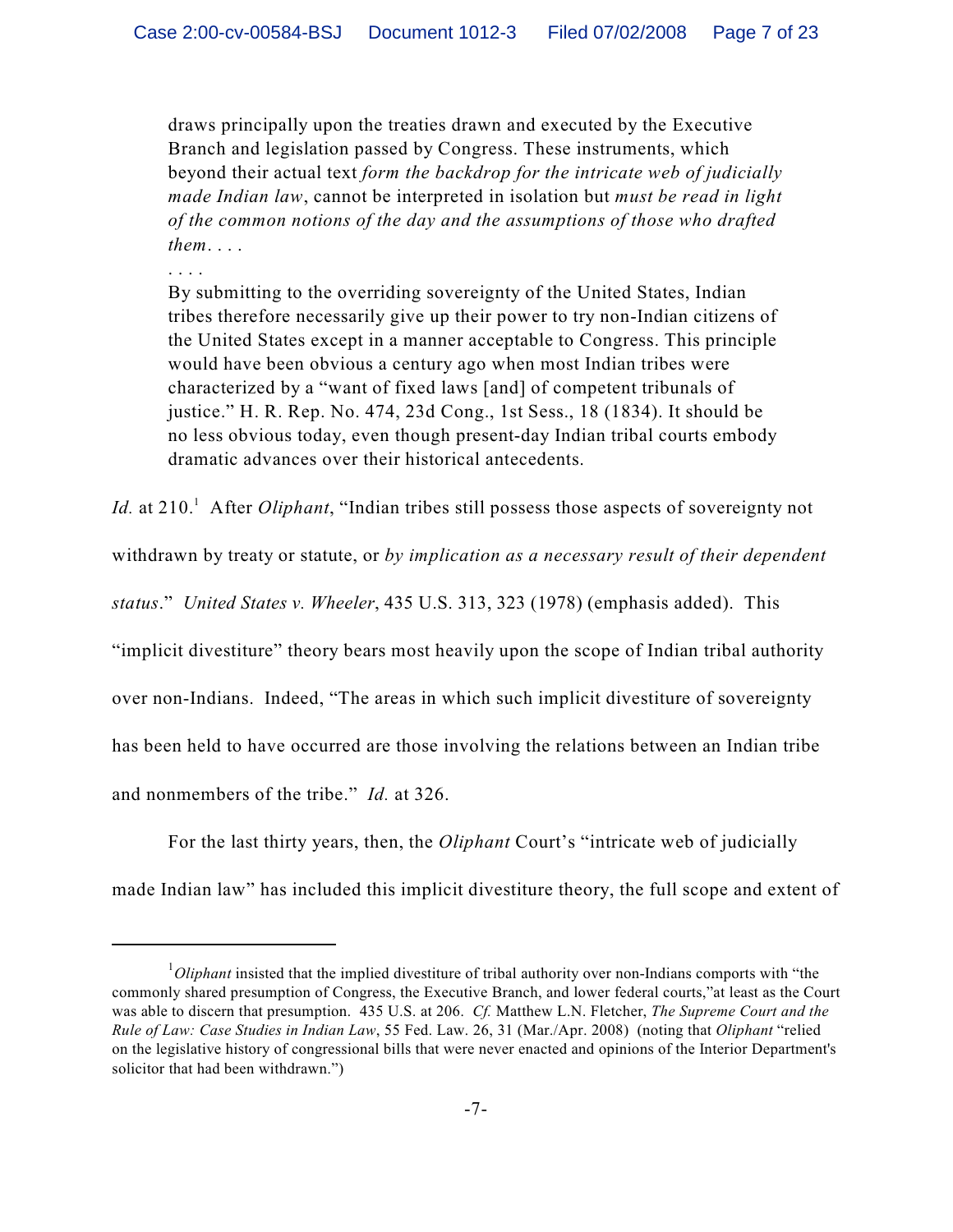which the Court itself still struggles to delineate. *See, e.g.*, *Plains Commerce Bank v. Long Family Land & Cattle Co., Inc.*, U.S. , No. 07-411 (decided June 25, 2008). And it is this "intricate web of judicially made Indian law" that holds the answer to the plaintiffs' fundamental question concerning the federal courts and the Navajo Nation's authority over non-Indian litigants.

While *Oliphant* held the implicit divestiture of tribal criminal jurisdiction over non-Indians to be complete, the Court has expressly rejected the assertion that Indian tribes had likewise been completely divested of inherent *civil* jurisdiction over non-Indians within reservation boundaries. *See National Farmers Union Ins. Cos. v. Crow Tribe of Indians*, 471 U.S. 845, 854-55 (1985).

To be sure, Indian tribes retain inherent sovereign power to exercise some forms of civil jurisdiction over non-Indians on their reservations, even on non-Indian fee lands. A tribe may regulate, through taxation, licensing, or other means, the activities of nonmembers who enter consensual relationships with the tribe or its members, through commercial dealing, contracts, leases, or other arrangements. *Williams v. Lee*, *supra*, at 223; *Morris v. Hitchcock*, 194 U.S. 384; *Buster v. Wright*, 135 F. 947, 950 (CA8); see *Washington v. Confederated Tribes of Colville Indian Reservation*, 447 U.S. 134, 152 -154. A tribe may also retain inherent power to exercise civil authority over the conduct of non-Indians on fee lands within its reservation when that conduct threatens or has some direct effect on the political integrity, the economic security, or the health or welfare of the tribe. See *Fisher v. District Court*, 424 U.S. 382, 386 ; *Williams v. Lee*, *supra*, at 220; *Montana Catholic Missions v. Missoula County*, 200 U.S. 118, 128 -129; *Thomas v. Gay*, 169 U.S. 264, 273.

*Montana v. United States*, 450 U.S. 544, 565-566 (1981) (footnote omitted). "But tribes

do not, *as a general matter*, possess authority over non-Indians who come within their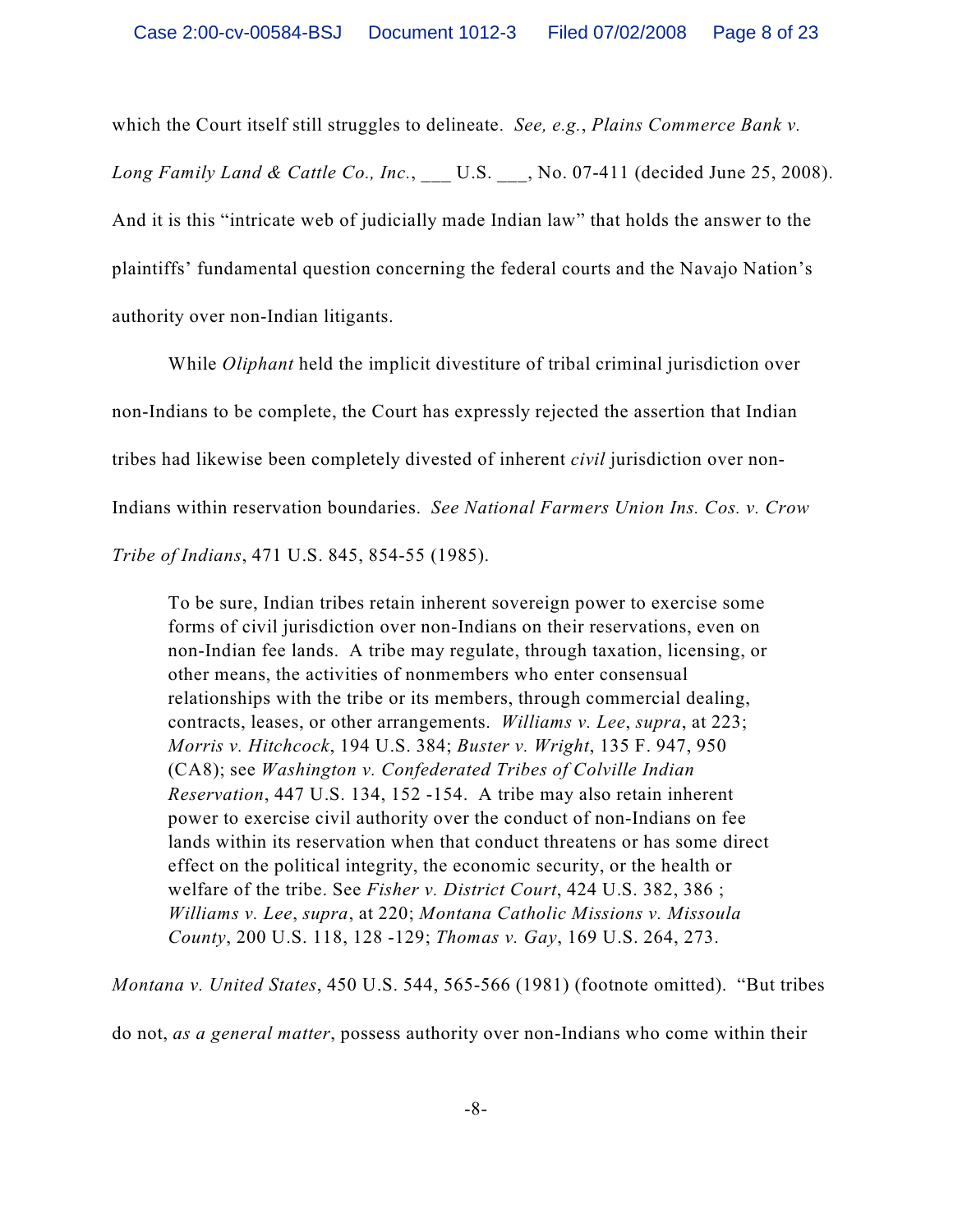borders: '[T]he inherent sovereign powers of an Indian tribe do not extend to the activities of nonmembers of the tribe.' *Montana*, at 450 U. S., at 565." *Plains Commerce Bank*, slip op. at 9 (emphasis added).

As we explained in *Oliphant v. Suquamish Tribe*, 435 U. S. 191 (1978), the tribes have, by virtue of their incorporation into the American republic, lost "the right of governing . . . person[s] within their limits except themselves." *Id.*, at 209 (emphasis and internal quotation marks omitted).

This general rule restricts tribal authority over nonmember activities taking place on the reservation, and is particularly strong when the nonmember's activity occurs on land owned in fee simple by non-Indians—what we have called "non-Indian fee land." *Strate v. A–1 Contractors*, 520 U. S. 438, 446 (1997) (internal quotation marks omitted).

*Id.*

At this point, *Oliphant*, *Montana*, and their progeny have drastically limited Indian tribal civil authority over non-Indian activities within reservation boundaries. In this case, the Tenth Circuit read those cases as placing the on-reservation employment activities of the San Juan Health Services District beyond the civil regulatory and adjudicative authority of the Navajo Nation, and it held that the Navajo district court lacked subject-matter jurisdiction over the plaintiffs' claims against the Health District and its officers, directors and employees as well as various San Juan County officials also named as defendants. *MacArthur*, 497 F.3d at 1072-76. Plaintiffs' counsel now seeks to undo that ruling by challenging the authority of the federal courts to decide the jurisdictional issue in the first place.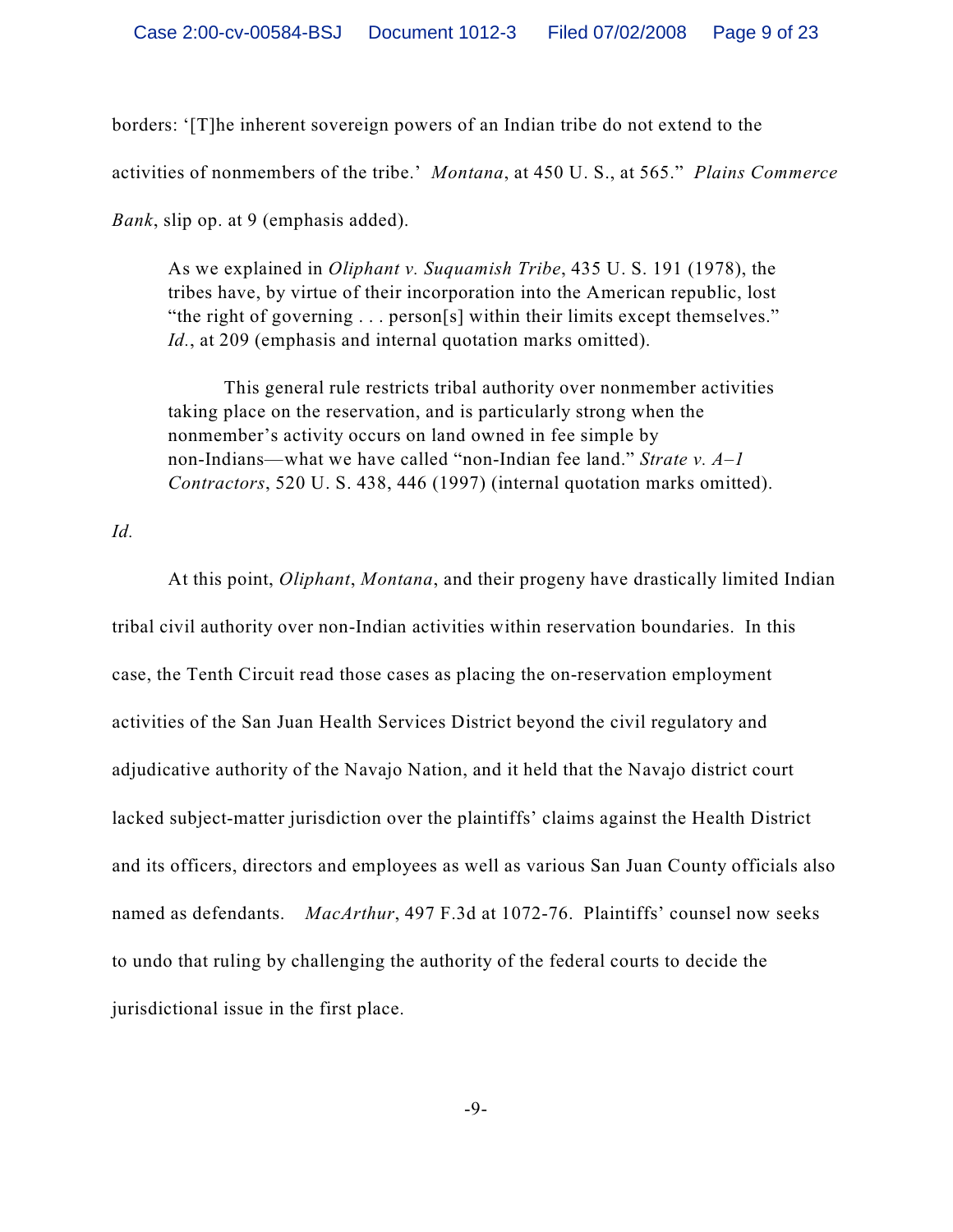#### **Tribal Jurisdiction Does Not Present a "Political Question"**

Plaintiffs' counsel has repeatedly asserted that the scope of the jurisdiction of the Navajo tribal courts presents a non-justiciable "political question" committed to the Legislative and Executive Branches of the federal government. Yet she points to no pertinent legal authority that lends support to that view. To the contrary, plaintiffs' counsel has repeatedly cited to *National Farmers Union Ins. Co. v. Crow Tribe*, 471 U.S. 845 (1985), which observed that the Supreme Court "has frequently been required to decide questions concerning the extent to which Indian tribes have retained the power to regulate the affairs of non-Indians." *Id.* at 851. She has also insisted that the question of Navajo jurisdiction in this case be examined under a "*National Farmers* analysis." *See id.* at 855- 56 ("[T]he existence and extent of a tribal court 's jurisdiction will require a detailed study of relevant statutes, Executive Branch policy as embodied in treaties and elsewhere, and administrative or judicial decisions.").

Certainly the "network" of specific Navajo treaties and federal statutes relied upon by plaintiffs' counsel bears upon the question of the scope of Navajo tribal civil authority, as *National Farmers* suggests. But as the Supreme Court recently explained, much of the existing legal authority defining the subject-matter jurisdiction of Indian tribal courts over non-Indian litigants consists of "'judicially made' federal Indian law," that is, federal case law precedent representing a species of "federal common law"—"which 'common law' federal courts develop as 'a "necessary expedient" when Congress has not "spoken to a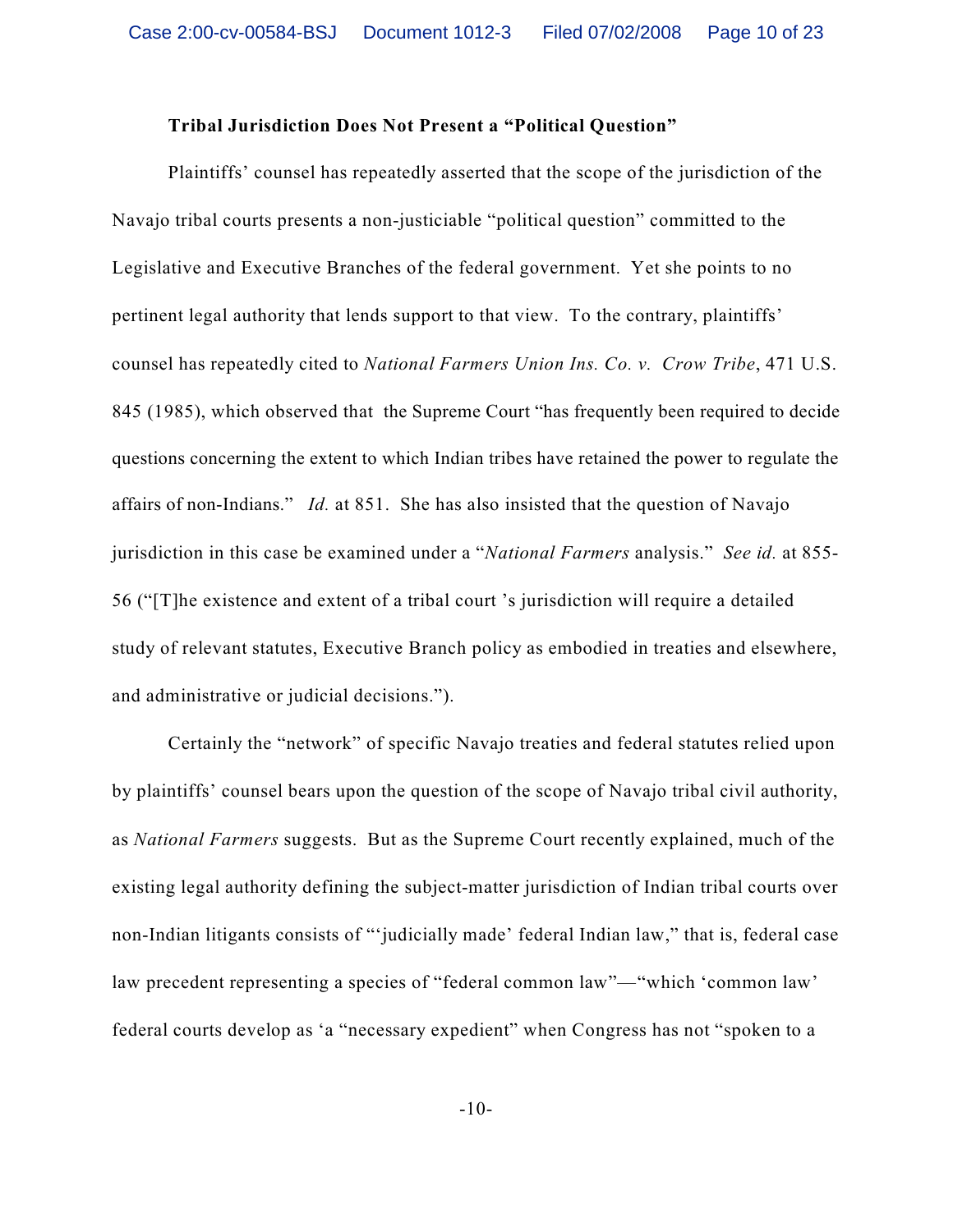*particular* issue."'" *United States v. Lara*, 541 U.S. 193, 207 (2004) (quoting *County of Oneida v. Oneida Indian Nation of N.Y.*, 470 U.S. 226, 233-237 (1985) (quoting "*Milwaukee v. Illinois*, 451 U.S. 304, 313-315 (1981)) (emphasis supplied by Court)).<sup>2</sup> That plaintiffs' counsel fundamentally disagrees with the Supreme Court's reading of the pertinent treaties and statutes does not deprive the Court's case law of its binding precedential effect upon the lower federal courts, including the Tenth Circuit and this court. Nor may we overrule or simply ignore what the Supreme Court has said.

# **The Navajo Nation is Not a "Necessary Party" to the Determination of the Jurisdictional Issue**

Plaintiffs' counsel queries how the subject-matter jurisdiction of the Navajo courts may be determined in the context of federal civil litigation to which the Navajo Nation itself is not a party, pointing to the Tenth Circuit's recent opinion in *Miner Electric Co.,*

*Inc. v. Muscogee (Creek) Nation*, 505 F.3d 1007 (10th Cir. 2007).

In *Miner Electric*, non-Indian plaintiffs sued the Muscogee (Creek) Nation in federal district court, challenging a civil forfeiture order issued by the tribal court and seeking declaratory and injunctive relief against its enforcement. The tribe moved to

<sup>&</sup>lt;sup>2</sup>In essence, plaintiffs' counsel disputes the *Lara* Court's premise that Congress has not spoken as to the "particular issue" of Indian tribal authority over non-members, thus leaving room for the development of "federal common law" in *Oliphant*, *Montana*, and later cases. Plaintiffs insist that Congress has already spoken, and that the pertinent federal treaties and statutes affecting the Navajo Nation recognize—and indeed *mandate* that the Navajo Nation exercise full civil authority "equally over Indian[s] or non-Indians, on all lands within its borders." (Pltfs' Obj. at 34.) This is plainly not a frivolous position, but at least since *Oliphant* in 1978, it remains a dissenting view. *Cf. Oliphant*, 435 U.S. at 212 (Marshall, J. & Burger, C.J., dissenting) ("In the absence of affirmative withdrawal by treaty or statute, I am of the view that Indian tribes enjoy as a necessary aspect of their retained sovereignty the right to try and punish all persons who commit offenses against tribal law within the reservation.")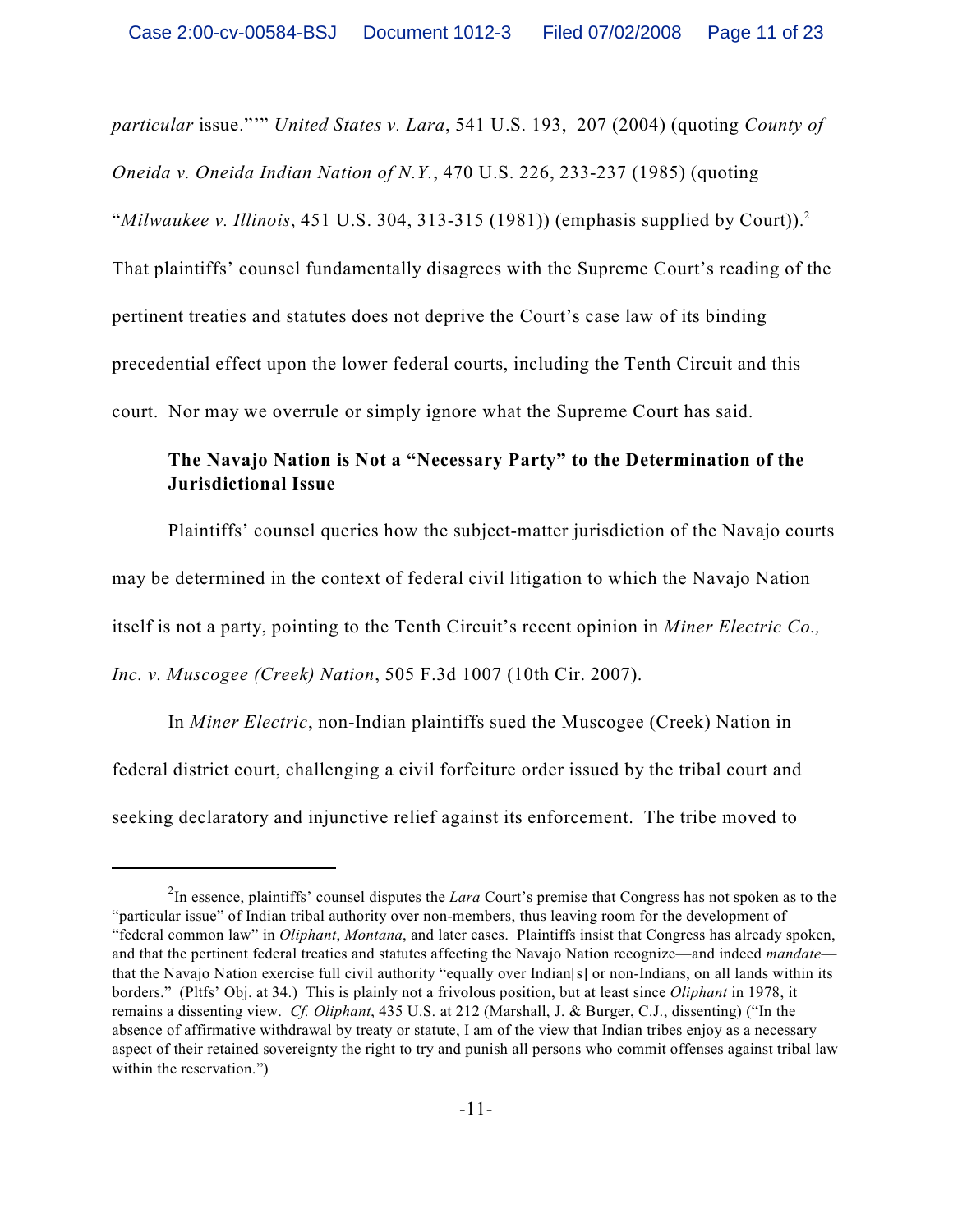dismiss, raising the bar of tribal sovereign immunity. The Tenth Circuit agreed with the tribe, holding that "in an action *against an Indian tribe*, we conclude that § 1331 will only confer subject matter jurisdiction where another statute provides a waiver of tribal sovereign immunity or the tribe unequivocally waives its immunity." 505 F.3d at 1011 (emphasis added). At the same time, the court noted that tribal sovereign immunity does not extend to bar declaratory or injunctive relief against individual tribal officers, citing *Tenneco Oil Co. v. Sac & Fox Tribe of Indians of Oklahoma*, 725 F.2d 572, 575 (10th Cir.1984) (ruling that tribal officer defendants were not protected by the tribe's immunity and that the suit challenging the validity of certain tribal ordinances could go forward against them).

*Tenneco* involved two different aspects of an Indian tribe's "sovereignty": its immunity from suit and the extent of its power to enact and enforce laws affecting non-Indians. But it does not stand for the proposition, as the Miner parties suggest, that an Indian tribe cannot invoke its sovereign immunity from suit in an action that challenges the limits of the tribe's authority over non-Indians. On the contrary, we held in *Tenneco* that the tribe was immune from suit. *See id.* at 574. Here, because the Miner parties named only the Nation itself as a defendant, we do not reach the question whether any of the Nation's officials would be subject to suit in an action raising the same claims.

*Miner Electric*, 505 F.3d at 1012. Nothing in *Miner Electric* or *Tenneco* suggests that a tribe is a necessary party to any federal court proceeding testing the limits of an Indian tribe's authority over non-Indians, as plaintiffs' counsel now contends. (*See* Pltfs' Obj. at 20-22 (reading *Miner Electric* to say that "Federal Courts have no subject matter jurisdiction to limit Tribal authority via the federal question statutes, save if the Nation is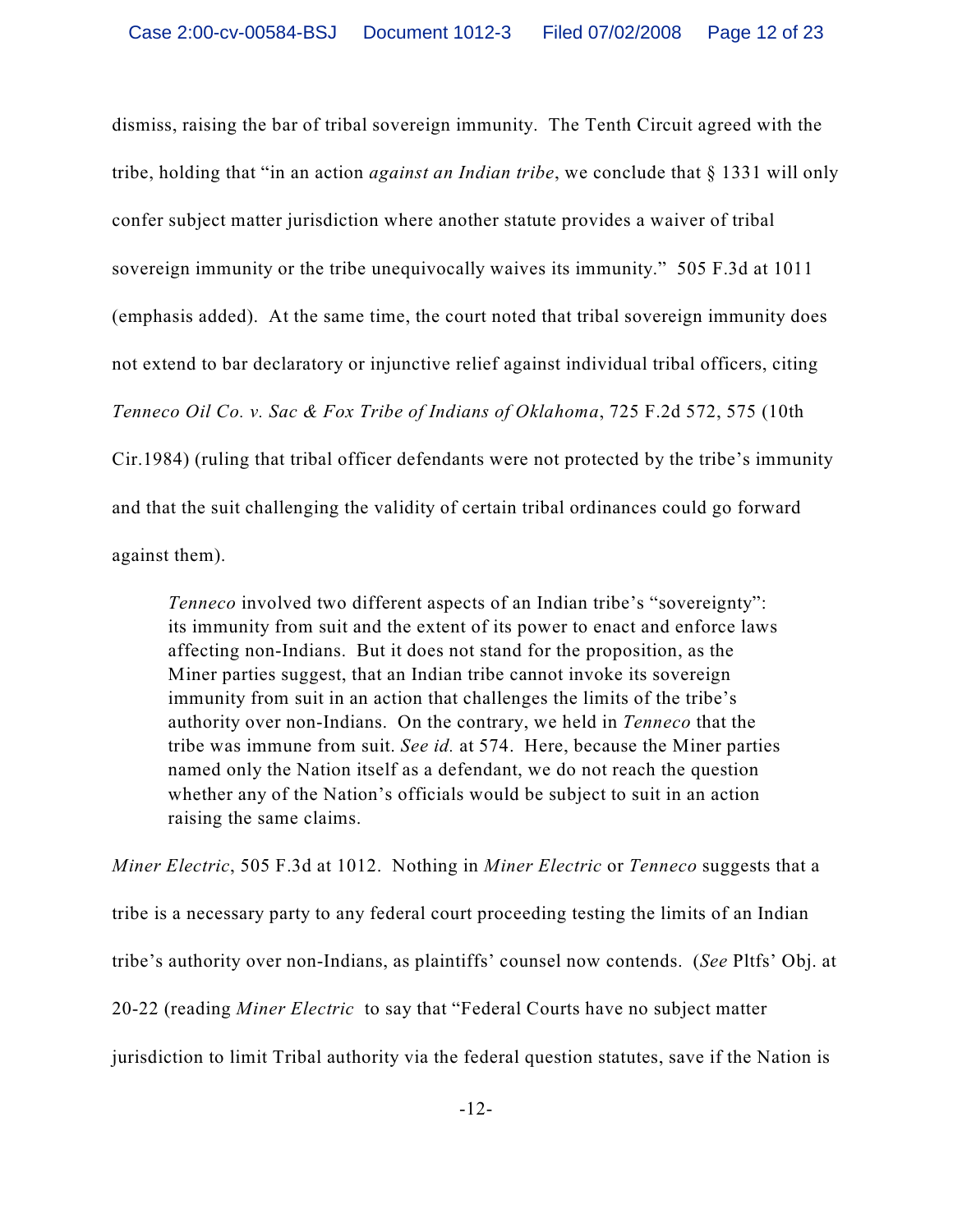a party and waives its sovereignty").) Nor does it deny due process to decide the jurisdictional issue in the tribe's absence.<sup>3</sup>

# **Seeking Enforcement of Tribal Court Orders Raises the Issue of Tribal Jurisdiction as a "Federal Question"**

By bringing a civil action in this court seeking enforcement of the Navajo district

court's interlocutory orders, plaintiffs Singer, Riggs and Dickson invoked the federal

question jurisdiction of this court under 28 U.S.C. § 1331, including the authority to

examine the subject-matter jurisdiction of the Navajo district court over the named non-

Indian defendants. As the court of appeals explains,

Plaintiffs also argue that we have no power to do anything other than enforce the Navajo district court's orders. In other words, once the tribal court issued its preliminary injunction orders and Plaintiffs arrived at federal court to enforce them, the jurisdiction of the federal courts is limited to enforcement, which is mandatory on our part. This argument misunderstands federal court jurisdiction and the discretion we possess under the doctrine of comity. The question of the regulatory and adjudicatory authority of the tribes—a question bound up in the decision to enforce a tribal court order—is a matter of federal law giving rise to subject matter jurisdiction under 28 U.S.C. § 1331. *See Nat'l Farmers Union*, 471 U.S. at 852, 105 S.Ct. 2447; *Wilson v. Marchington*, 127 F.3d 805, 813 (9th Cir. 1997).

*MacArthur*, 497 F.3d at 1066 (footnote omitted); *see also Superior Oil Co. v. United*

*States*, 798 F.2d 1324, 1329 (10th Cir. 1986) ("[I]n cases encompassing the federal

<sup>&</sup>lt;sup>3</sup>Most recently, in *Plains Commerce Bank*, the Supreme Court determined the enforceability of a tribal court judgment in the context of a federal declaratory judgment proceeding in which the tribe itself was not joined as a party. The Cheyenne River Sioux Tribe participated as an *amicus curiae* before the court of appeals, but was not called upon to waive its tribal sovereign immunity in order for the issue of tribal subject matter jurisdiction to be decided by the federal courts.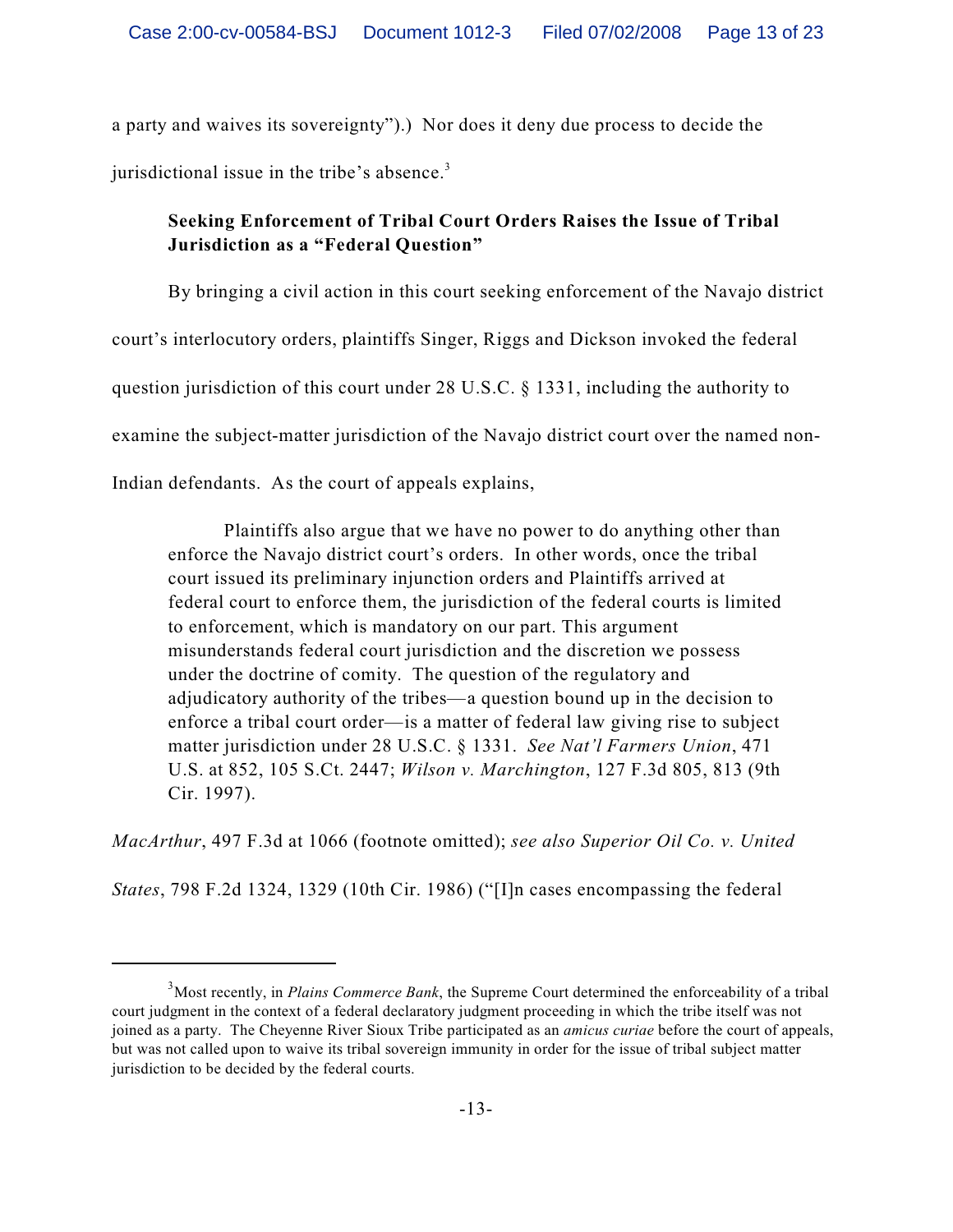question whether a tribal court has exceeded its lawful limits of jurisdiction involving an exercise of civil subject-matter jurisdiction . . . the federal district court is empowered to review a tribal court decision under 28 U.S.C. § 1331."); *Plains Commerce Bank*, slip op. at 5 (noting that "whether a tribal court has adjudicative authority over nonmembers is a federal question. See *Iowa Mut. Ins. Co. v. LaPlante*, 480 U. S. 9, 15 (1987); *National Farmers Union Ins. Cos. v. Crow Tribe*, 471 U. S. 845, 852–853 (1985). If the tribal court is found to lack such jurisdiction, any judgment as to the nonmember is necessarily null and void." $)$ .<sup>4</sup>

Even assuming that the Navajo district court's orders could be enforced in this proceeding as a matter of comity,

recognition of a tribal court judgment *must* be refused where one of two circumstances exist. First, comity must not be granted where the tribal court lacked either personal or subject matter jurisdiction. . . . Second, a tribal court judgment must not be enforced where the party against whom enforcement was sought was not afforded due process of law. . . .

*Id.* at 1067 (emphasis in original; citations omitted).<sup>5</sup> "In this case," the *MacArthur* panel

concluded, "we *must* refrain from enforcing much of the Navajo district court's orders

<sup>&</sup>lt;sup>4</sup>Plaintiffs' counsel queries "the source of Constitutional authority for an Article III Court" to limit the civil authority of an Indian tribe, as in the Tenth Circuit's ruling in this case. (Pltfs' Obj. at 16.) Given the fact that "whether a tribal court has adjudicative authority over nonmembers is a federal question," *Plains Commerce Bank*, slip op. at 5, the source of Constitutional authority to decide that question is to be found in Article III itself: "The judicial Power shall extend to all Cases, in Law and Equity, arising under this Constitution, the Laws of the United States, and Treaties made, or which shall be made, under their Authority[.]" U.S. Const., art. III, § 2.

 ${}^{5}Cf$ . Robert Laurence, *The Role, If Any, for the Federal Courts in the Cross-Boundary Enforcement of Federal, State and Tribal Money Judgments*, 35 Tulsa L.J. 1 (1999).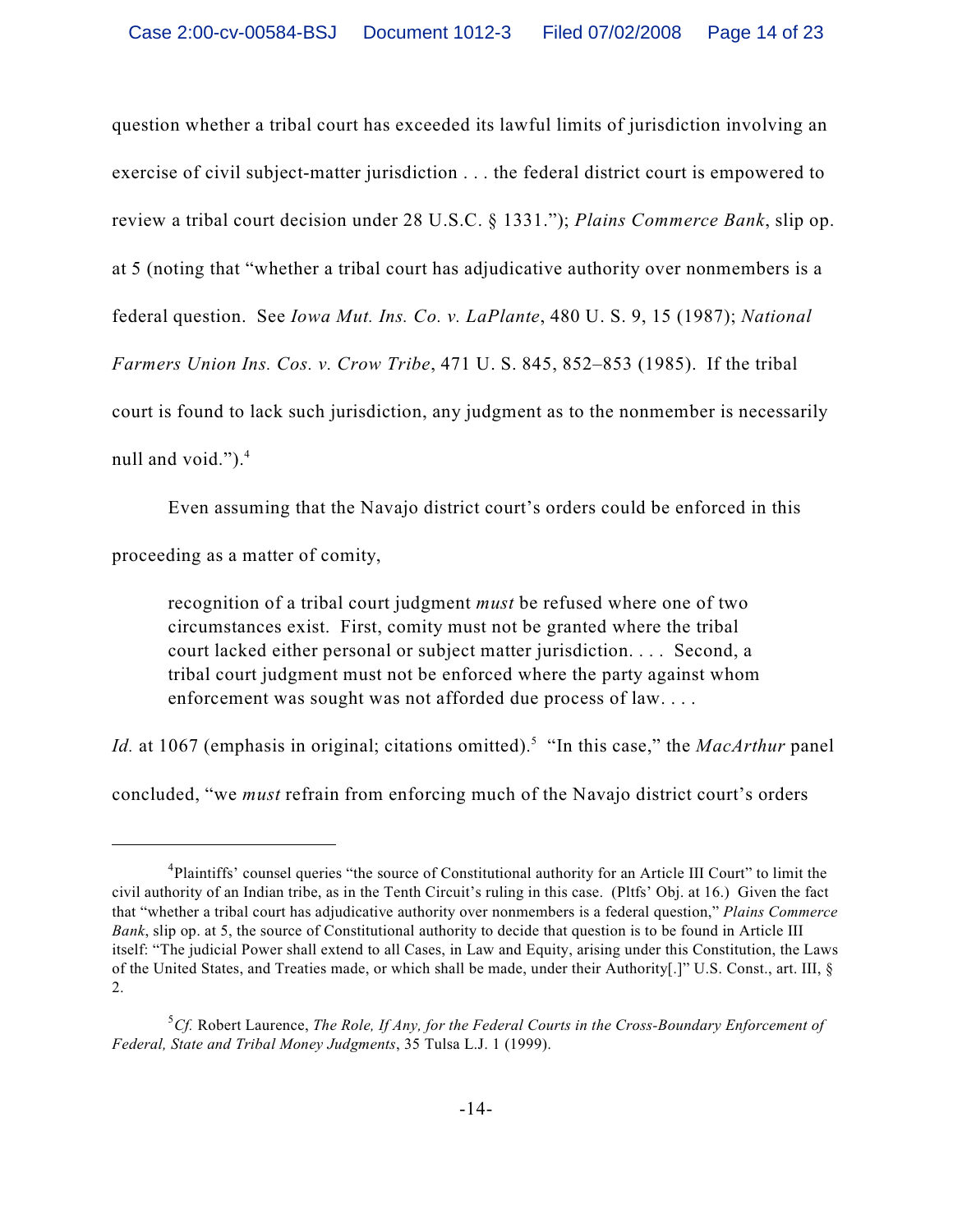because that court lacked subject matter jurisdiction (i.e. adjudicatory authority) over nearly all of Defendants' activities." *Id.* (emphasis in original).

Plaintiffs raised a justiciable federal question concerning Navajo civil jurisdiction by seeking to enforce Navajo court orders in a federal district court. That federal question was ultimately decided by the court of appeals.

### **The Navajo Courts are Not 'Executive Agreement Claims Settlement Courts'**

Pointing to the Supreme Court's recent decision in *Medellin v. Texas*, U.S.

\_\_\_, 128 S. Ct. 1346 (decided March 28, 2008), plaintiffs' counsel asserts that by virtue of the Navajo Nation's contract with the Bureau of Indian Affairs concerning the tribe's judicial program, the Navajo courts enjoy the status of "executive agreement claims settlement courts" whose "acts are entitled to full force and effect" in the courts of the United States. (Pltfs' Obj. at 17-18, 22-24.) Plaintiffs do not identify any other such tribunals, and what the label may signify remains unclear.<sup>6</sup>

The gist of the assertion seems to be this: plaintiffs posit that besides providing financial assistance to the Navajo Nation in aid of its tribal court system, the BIA contract itself mandates that within its reservation boundaries, the Navajo Nation must exercise

<sup>&</sup>lt;sup>6</sup>Medellin does not refer to "executive agreement claims settlement courts." The Court discusses "the making of executive agreements to settle civil claims between American citizens and foreign governments or foreign nationals," but does so in terms of "[t]he Executive's narrow and strictly limited authority" in that regard, without reference to claims settlement courts or other tribunals. 128 S. Ct. at 1371, 1372 (citing *American Ins. Assn. v. Garamendi*, 539 U. S. 396, 415 (2003); *Dames & Moore v. Regan*, 453 U. S. 654, 679–680 (1981); *United States v. Pink*, 315 U. S. 203, 229 (1942); and *United States v. Belmont*, 301 U. S. 324, 330 (1937)). *Medellin* held that a decision of the International Court of Justice was not automatically or directly enforceable as binding federal domestic law in state court proceedings involving criminal defendants who are foreign nationals. How this ruling bears upon the issues now raised by plaintiffs' counsel remains a mystery.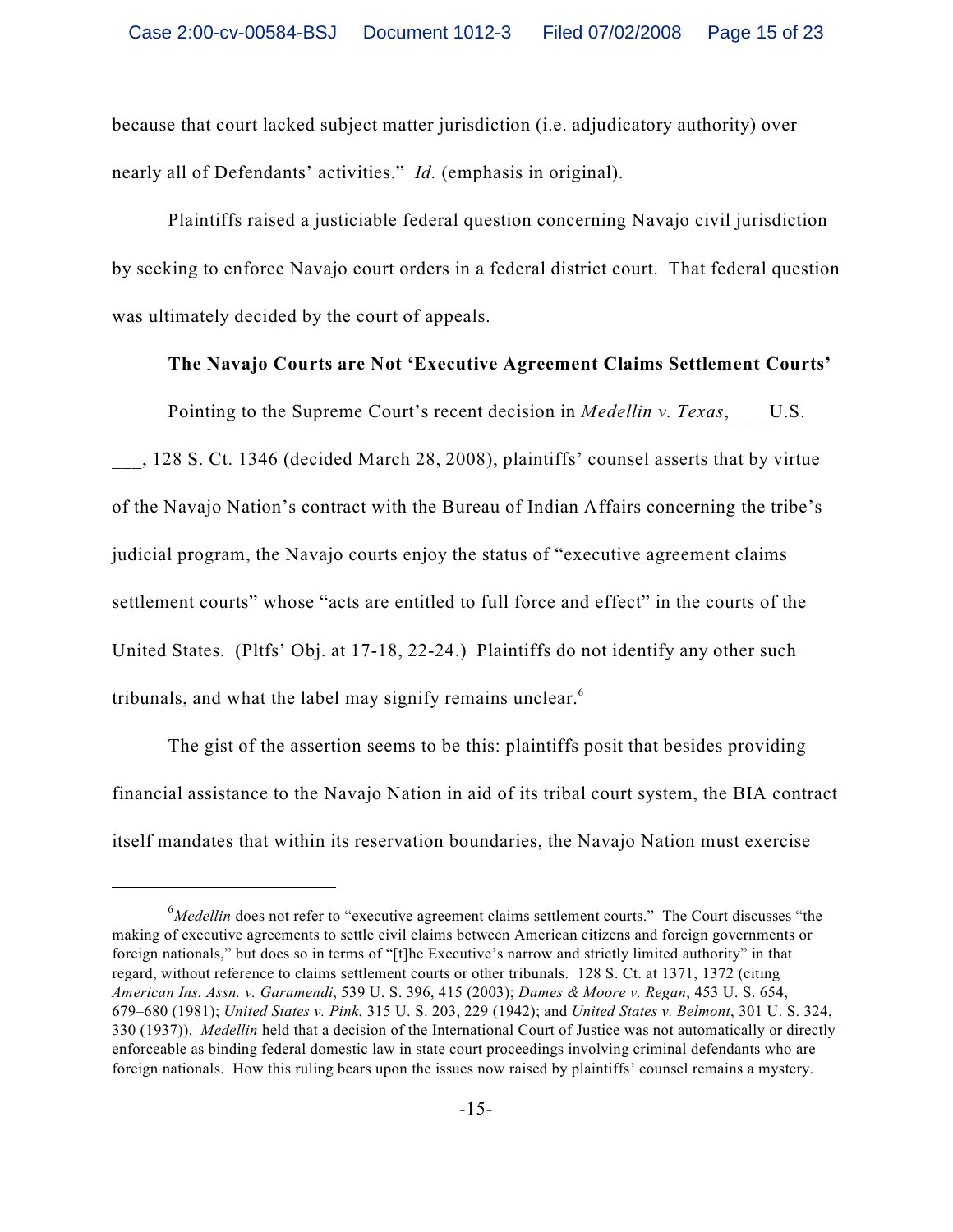general civil jurisdiction equally over Indians and non-Indians alike —displacing the general rule of *Montana* that, absent a treaty or statute, Indian tribes generally lack authority to regulate the activities of nonmembers within those boundaries. (Pltfs' Obj. at 34-35.) Indeed, the plaintiffs assert that the BIA contract "is a new relationship between the United States and the Navajo Nation" that "alters Article III authority under Article VI of the Constitution," presumably referring to the Supremacy Clause, and that "a judicial doctrine . . . must bow to an Article II, sovereign to sovereign, . . . government to government, binding Article VI, 'executive agreement' . . . ." (*Id.* at 17-18.)

This assertion misses a subtle but critically important distinction: contracts *make law* between the parties in the sense that they create promissory obligations and corresponding rights to performance that are legally enforceable in the courts in the event of a breach. But contracts do not have any *legislative* effect, in the sense of making new legal rules of general application or altering the substantive fabric of the law itself. In this instance, the pertinent legislation is the Indian Self-Determination and Education Assistance Act of 1975, as amended, 25 U.S.C. §§ 450 *et seq.*, which authorizes the making of federal contracts with Indian tribes for a variety of purposes, including the development of more effective tribal court systems. Pursuant to that legislation, the Bureau of Indian Affairs makes contracts with Indian tribes for the funding of social services, such as court services, in fulfillment of the President's constitutional responsibility to "take Care that the Laws be faithfully executed." U.S. Const., Art. II, §3.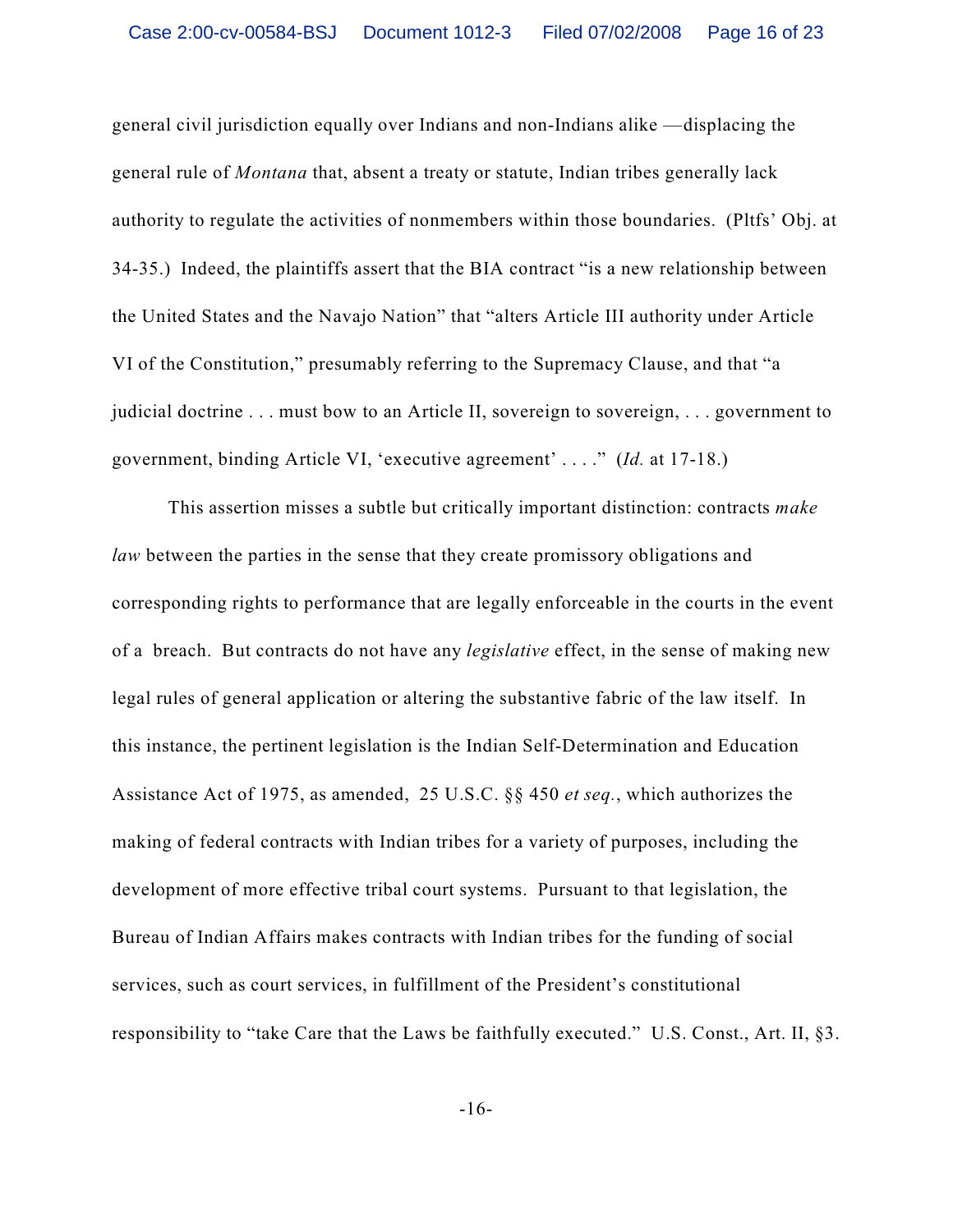But as *Medellin* recently pointed out, "This authority allows the President to execute the laws, not make them." 128 S. Ct. at 1372.

The court has reviewed the copies of the Navajo court program contracts previously submitted by counsel and finds nothing within the four corners of those documents that suggests that the Executive Branch intended to make anything other than a *contract*. The documents give no indication of any administrative rulemaking consistent with the Administrative Procedure Act. Nor have they been ratified by the Senate, as would be required of a federal treaty. They make no mention of any departure from *Montana* or any other judicial precedent dealing with tribal jurisdiction over nonmembers, or any other change in substantive federal law. Nor do they in any way suggest that by way of the receipt of federal funds pursuant to those contracts, the Navajo tribal courts are somehow "federalized," rendering their orders and judgments directly enforceable pursuant to the Supremacy Clause of Article VI.

### **Plaintiffs' Plea for an Extraordinary Post-Judgment Remedy**

Of course, Congress, in the exercise of its "plenary and exclusive" power in Indian affairs remains free to "change 'judicially made' federal Indian law through . . . legislation"—including the general rule of *Montana* and its two very narrowly construed exceptions—but unless and until Congress acts, this "intricate web of *judicially made* Indian law" remains among the "laws . . . of the United States" under which a "federal question" may arise within the meaning of 28 U.S.C. § 1331. *Lara*, 541 U.S. at 206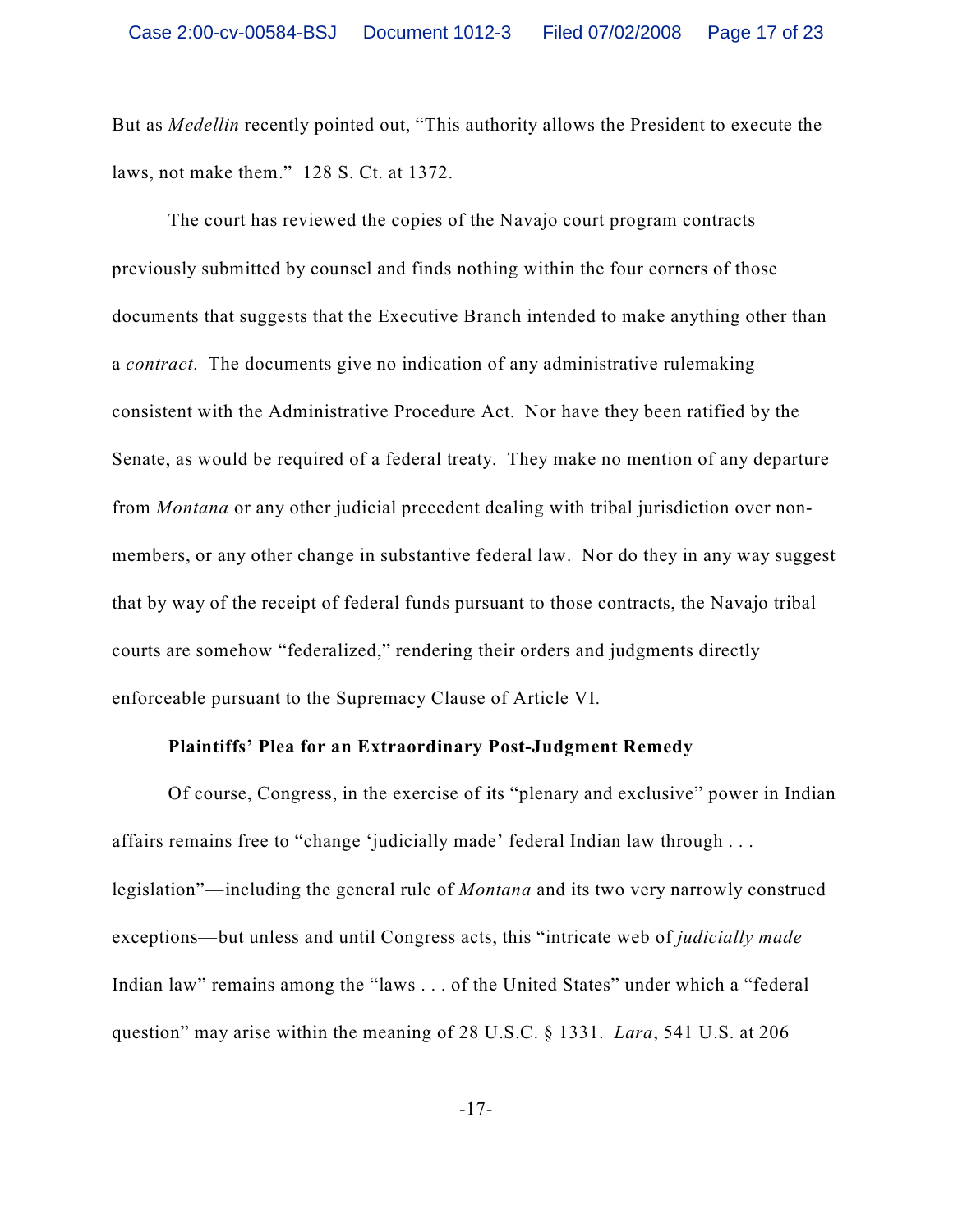(quoting *Oliphant*, 435 U.S. at 206 (emphasis supplied by Court)); *National Farmers*, 471 U.S. at 857 ("§ 1331 encompasses the federal question whether a tribal court has exceeded the lawful limits of its jurisdiction"). And it remains an appropriate footing for the court of appeals' judgment in this case—a judgment that is neither void nor unenforceable.

### **CONCLUSION**

The plaintiffs may well dispute the rule and reasoning of the Supreme Court's

"pathmarking case, *Montana v. United States*, 450 U.S. 544, 564-65 (1981)," and the later

cases that follow *Montana*, such as *Nevada v. Hicks*, 533 U.S. 353 (2001), and most

recently, *Plains Commerce Bank*.<sup>7</sup> A number of scholars have penned incisive critiques

of the Court's implied diminishment of tribal civil and criminal jurisdiction over non-

Indians. $\delta$  In this case, plaintiffs' counsel has made a credible showing that members of

Discord persists on this subject within the Court itself. *See, e.g., Nevada v. Hicks*, 533 U.S. at 387 (O'Connor, Stevens & Breyer, JJ. concurring in judgment) ("Part II of the Court's decision [in *Hicks*] is unmoored from our precedents"); *Plains Commerce Bank*, slip op. at \*1 (Ginsburg, Stevens, Souter & Breyer, JJ., concurring in part and dissenting in part).

*See, e.g.*, Bethany R. Berger, *Justice and the Outsider: Jurisdiction over Nonmembers in Tribal Legal* <sup>8</sup> *Systems*, 37 Ariz. St. L.J. 1047 (2005); Philip P. Frickey, *Native American Exceptionalism in Federal Indian Law*, 119 Harv. L. Rev. 431 (2005); Frank Pommersheim, *Is There a (Little or Not So Little) Constitutional Crisis Developing in Indian Law?*, 5 U. Pa. J. Const. L. 271 (2003); Sarah Krakoff, *Undoing Indian Law One Case at a Time: Judicial Minimalism and Tribal Sovereignty*, 50 Am. U. L. Rev. 1177 (2001); David H. Getches, *Beyond Indian Law: The Rehnquist Court's Pursuit of States' Rights, Color-Blind Justice and Mainstream Values*, 86 Minn. L. Rev. 267 (2001); Alex Tallchief Skibine, *The Court's Use of the Implicit Divestiture Doctrine to Implement its Imperfect Notion of Federalism in Indian Country*, 36 Tulsa L.J. 267 (2000); Philip P. Frickey, *A Common Law for Our Age of Colonialism: A Judicial Divestiture of Indian Tribal Authority Over Nonmembers*, 109 Yale L. J. 1 (1999); Russel Lawrence Barsh & James Youngblood Henderson, *The Betrayal: Oliphant v. Suquamish Indian Tribe and the Hunting of the Snark*, 63 Minn. L. Rev. 609 (1979); *see also* David H. Getches, *Conquering the Cultural Frontier: The New Subjectivism of the Supreme Court in Indian Law*, 84 Cal. L. Rev. 1573 (1996); Frank Pommersheim, *Tribal Courts and the Federal Judiciary: Opportunities and Challenges for a Constitutional Democracy*, 58 Mont. L. Rev. 313 (1997); Int'l Ass'n of Chiefs of Police, *Improving Safety in Indian Country: Recommendations from the IACP 2001 Summit (2001)*, at 9, *available at* http:// www.theiacp.org/research/safetyinindiancountry.pdf ("If the *Oliphant* decision were (continued...)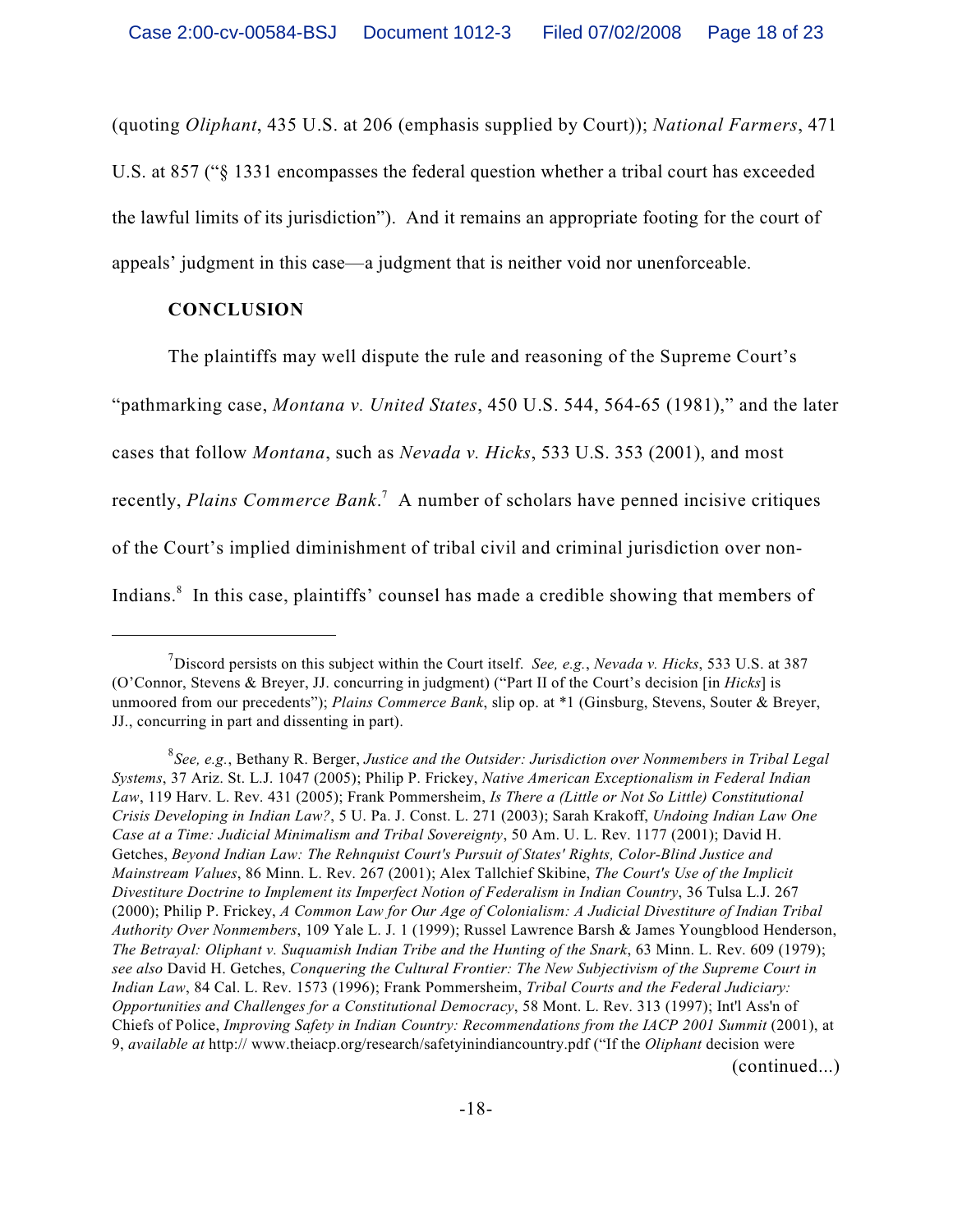Congress and the Supreme Court may not be on the same page as far as the role and powers of Indian tribal courts are concerned,<sup>9</sup> and counsel appears entirely correct in asserting that "nothing Congress or the Executive have done [has] limited Navajo Court authority over anyone, Indian or non-Indian, for injurious acts occurring within the Navajo Nation['s] exterior borders." (Pltfs' Obj. at 22.) Nor have the plaintiffs strayed far afield in arguing the importance of giving effect to Navajo tort law as a vital aspect of tribal self-government. *See, e.g., Smith v. Salish Kootenai College*, 434 F.3d 1127, 1140 (9th Cir. 2006) (en banc) ("The Tribes' system of tort is an important means by which the Tribes regulate the domestic and commercial relations of its members."). And an argument may well be made that whatever its merits in its own context, *Montana*'s rule and reasoning should find no application at all to the differing historical and legal context of the Navajo Nation and its reservation.<sup>10</sup>

Nothing in this court's May 12th ruling purports to limit the plaintiffs' or their counsel's exercise of their First Amendment rights of free expression concerning these

 $\delta$ (...continued)

reversed, Indian sovereignty over tribal lands would be affirmed, and tribes' ability to protect the safety of their citizens, both Indian and non-Indian alike, would greatly improve.")

*See, e.g.*, Indian Tribal Justice Technical and Legal Assistance Act of 2000, Pub. L. No. 106-559, § <sup>9</sup> 2(6), 114 Stat. 2778, 2778 (*codified as amended at* 25 U.S.C. § 3651(6) (2000)) (finding that "Congress and the Federal courts have repeatedly recognized tribal justice systems as the most appropriate forums for the adjudication of disputes affecting personal and property rights on Native lands").

 $10<sup>10</sup>$ At least one judge of the court of appeals had earlier observed that "general principles of tribal sovereignty applicable to tribal authority over tribal land should not be extrapolated from *Montana*, a narrow, fact-bound case." *Jicarilla Apache Tribe v. Supron Energy Corp.* 728 F.2d 1555, 1571 n.6 (10th Cir. 1984) (Seymour, J., dissenting in part), *adopted as opinion en banc*, 782 F.2d 855 (10th Cir.), *cert. denied*, 479 U.S. 970 (1986).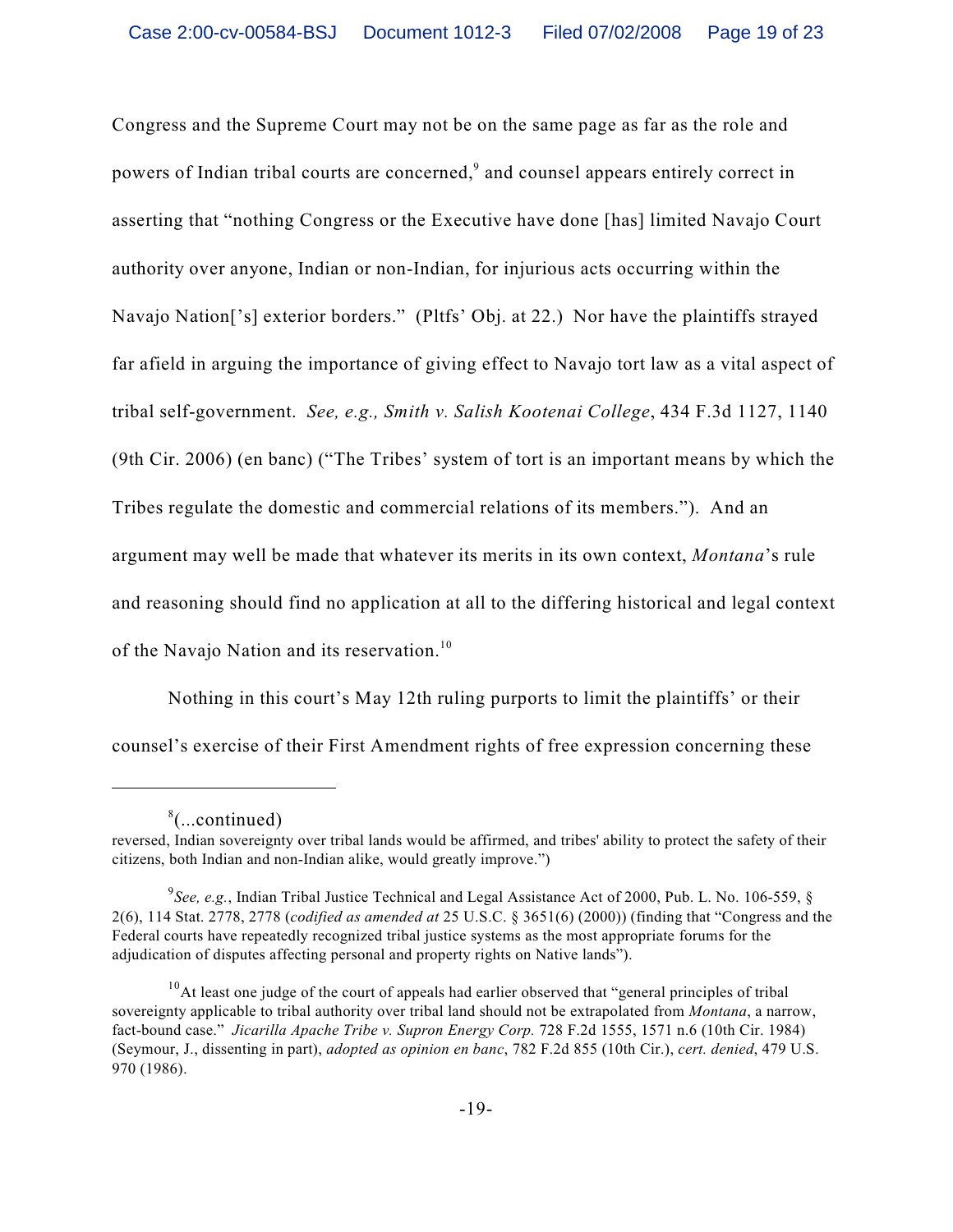questions.

But having made the strategic choice to pursue enforcement of the Navajo court orders in federal court before the tribal court proceedings had been fully concluded, plaintiffs Singer, Riggs and Dickson raised the "federal question" of the extent of tribal jurisdiction over the non-Indian defendants in a federal forum, short-circuiting the usual exhaustion of Navajo tribal remedies, including review by the Navajo Supreme Court.<sup>11</sup> Having been raised in this forum, the jurisdictional question was ultimately decided by the court of appeals, with an outcome that was adverse to the plaintiffs.

The plaintiffs asked, and they received an answer, albeit one not to their liking.

Their question having been answered by the court of appeals, this court remains bound by the court of appeals' mandate, and cannot now set aside or disregard the *MacArthur* panel's July 18, 2007 ruling. *See, e.g., Briggs v. Pennsylvania R. Co.*, 334 U.S. 304, 306 (1948) ("In its earliest days this Court consistently held that an inferior court has no power or authority to deviate from the mandate issued by an appellate court."); *Ute Indian Tribe v. State of Utah*, 935 F.Supp. 1473, 1516-18 (D. Utah 1996).<sup>12</sup>

 $11$ As this court has previously observed, the Navajo court orders at issue in this case were not final judgments. Plaintiffs' Objection now argues that they were, and that principles of *res judicata* should operate to bar re-litigation of the jurisdictional question in the federal courts and render the court of appeals' judgment void. (Pltfs' Obj. at 27-30.)

Had the matter first been fully concluded in the tribal courts, including review by the Navajo Supreme Court, the non-Indian defendants could still have sought review by the federal courts of the Navajo courts' subject-matter jurisdiction, similar to that obtained most recently by the non-Indian defendant in the *Plains Commerce Bank* case. Thus it appears that either way, the tribal jurisdictional issue would ultimately have been resolved by the Tenth Circuit (or the United States Supreme Court), not by the Navajo Supreme Court.

 $12$ In this Circuit, "The rule is well established that a district court must comply strictly with the mandate (continued...)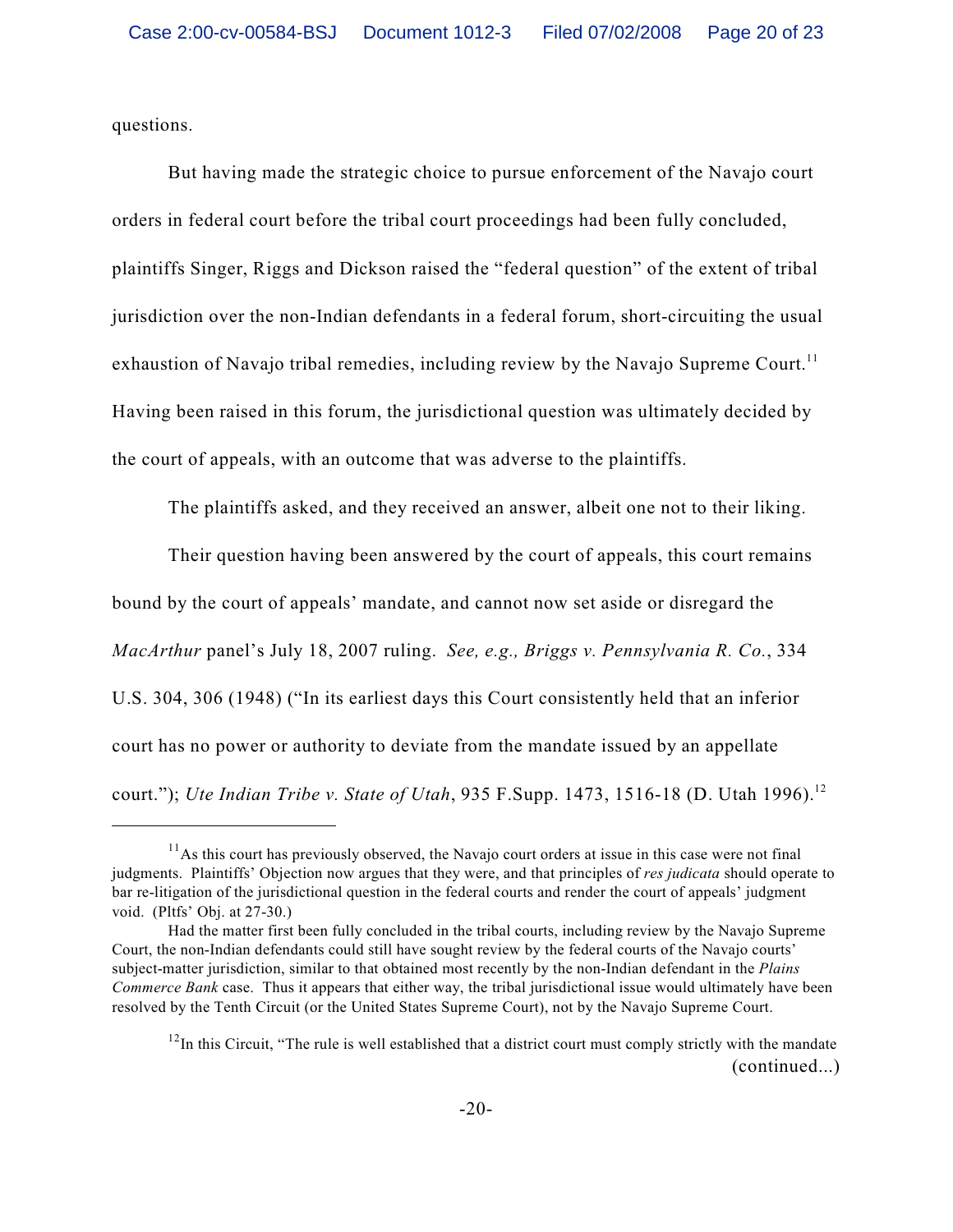The parties likewise are bound by the terms of the court of appeals' judgment, and as between these parties, this matter is at an end.

The relief granted by this court at the May 12th hearing bears not upon the Navajo courts—or any other tribunal—but directly upon *these plaintiffs and their counsel*. In aid of the enforcement of the court of appeals' judgment and mandate, this court has ordered *these plaintiffs* not to pursue further judicial enforcement of the Navajo court orders at issue in this proceeding as against the named defendants in any other forum, including the Navajo tribal courts; nor may *these plaintiffs* prosecute claims against the named defendants in the Navajo tribal courts that the court of appeals has already determined to be beyond the tribal courts' jurisdictional reach.

This relief ensures that what the court of appeals has laid to rest remains at rest, at

least as among the parties to this proceeding.

At this point, if the rule of *Montana*—as extended by the Tenth Circuit in this case—is to be undone, it will likely be Congress that must undo it. *See, e.g.,* Nicole E.

 $^{12}$ (...continued)

rendered by the reviewing court." *Colorado Interstate Gas Co. v. Natural Gas Pipeline Co. of America*, 962 F.2d 1528, 1534 (10th Cir.), *cert. denied*, 506 U.S. 956 (1992) (citing *Laffey v. Northwest Airlines, Inc.*, 642 F.2d 578, 584-85 (D.C. Cir. 1980) (stating that district court has 'no power to reconsider issues laid to rest' on prior appeal)." The principle is one of long standing:

Whatever was before the [superior] Court, and is disposed of, is considered as finally settled. The inferior court is bound by the decree as the law of the case; and must carry it into execution, according to the mandate. They cannot vary it, or examine it for any other purpose than execution; nor give any other or further relief; nor review it upon any matter decided on appeal, for error apparent; nor intermeddle with it, further than to settle so much as has been remanded.

*Sibbald v. United States*, 37 U.S. (12 Pet.) 488, 492 (1838).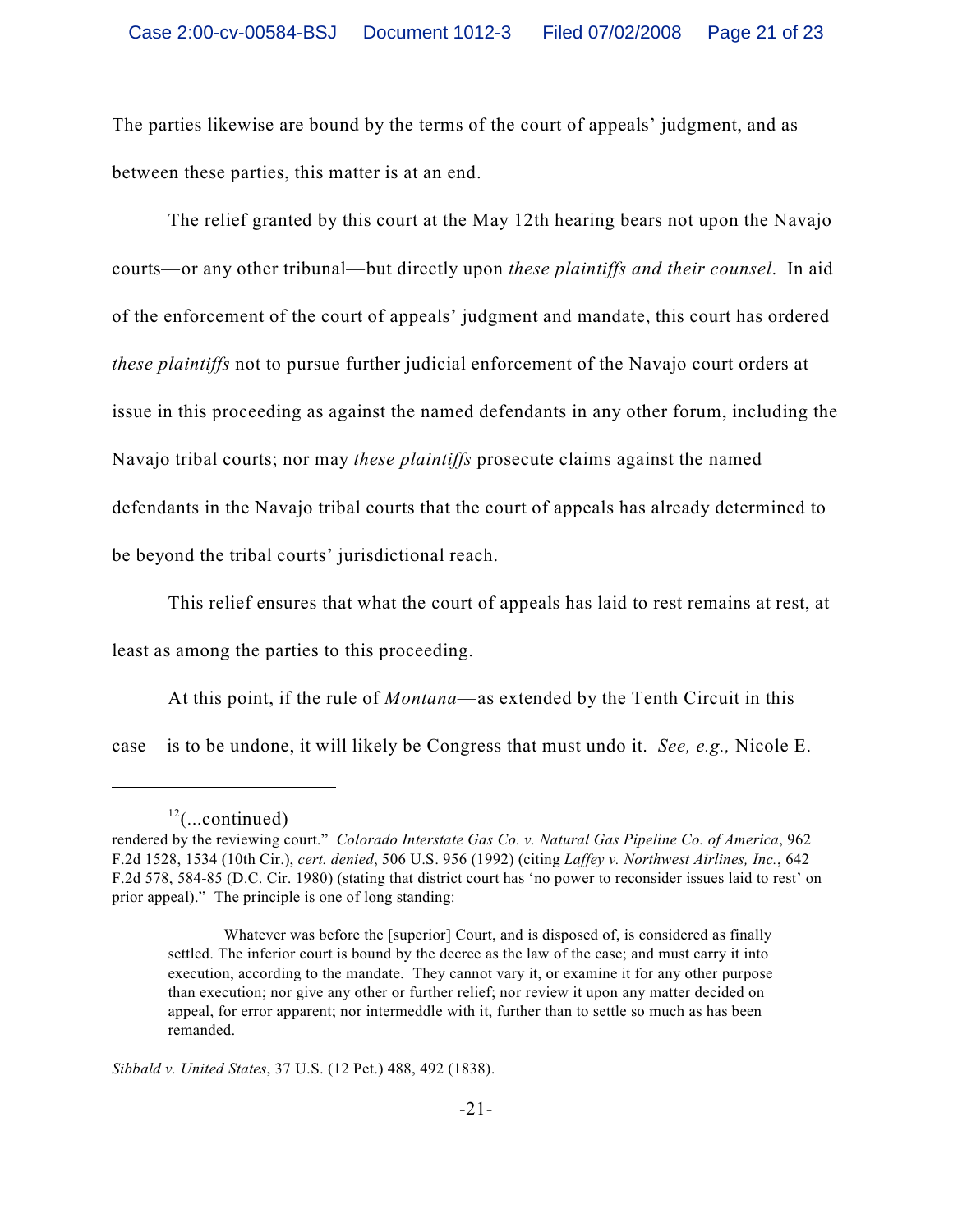Ducheneaux, Note, *Smith v. Salish Kootenai College: Self-Determination as Governing Principle or Afterthought in Tribal Civil Jurisdiction Jurisprudence?* 68 Mont. L. Rev. 211 (2007). In any event, the court of appeals' judgment and mandate remain the law of this case as to these plaintiffs and the named defendants.

Therefore,

**IT IS ORDERED** that the defendants' motion to enjoin further tribal court proceedings and for sanctions (dkt. no. 959), is GRANTED IN PART, and only to this extent: plaintiffs Singer, Riggs and Dickson, individually and through their counsel of record, are hereby permanently enjoined from seeking to enforce certain orders entered in *Donna Singer, et. al. v. San Juan County, et al.*, Case No. SR-CV-162-99-CV (Navajo Nation District Court, Shiprock District), namely (1) the "Findings, Opinion and Judgment at Preliminary Injunction," dated December 28, 1999, (2) the "Order Denying Defendants' Motion to Dissolve or Modify the Preliminary Injunction Order," entered March 1, 2000, and (3) the "Special Order in Aid to Satisfaction of Preliminary Injunction," signed March 6, 2000, in any judicial proceeding before any other court as against the defendants named in this action; and they are permanently enjoined from prosecuting any claim for damages or other relief against these named defendants in the Navajo tribal courts as to which the court of appeals has determined that the tribal courts lack subject-matter jurisdiction in *MacArthur v. San Juan County,* 497 F.3d 1057 (10th Cir. 2007); in all other respects, the defendants' motion is DENIED;

-22-